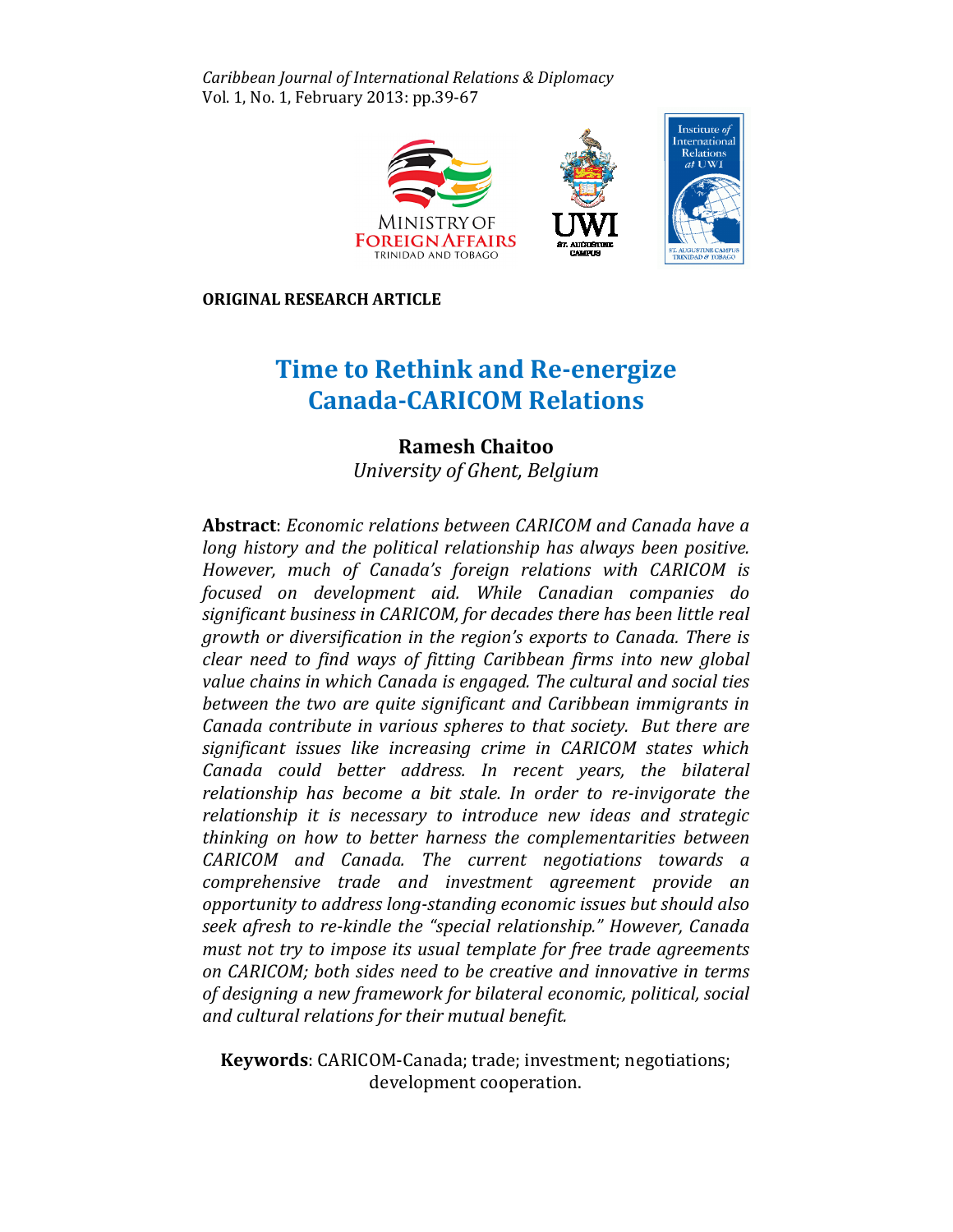## INTRODUCTION

Much of the recent literature on Canada's re-engagement with the Americas seems to focus on supporting democracy or raising democratic or human rights issues in certain states in Latin America. But this is not new; Canada's perceived interests in the Americas have long been more political than economic, apart from the well-known story of Canadian banks in the region and the forays of Canadian mining companies in several countries. But what about Canada's interests and relations in the Caribbean, which has traditionally not had the turmoil and instability of many of its neighbours on the continent?

For the Commonwealth Caribbean, which is relatively stable, there was not much to be said or to do, given their small populations and size. Foreign relations really meant some programming by the Canadian International Development Agency (CIDA) on basic needs and infrastructure in countries like Jamaica, Guyana and the Eastern Caribbean States, and some regional programs to support education, disaster preparedness, among a few other areas. More recently, funding has been provided for implementation of the CARICOM Single Market. For the Spanish Caribbean, the attention was focused on treading a sensitive but supporting third path by not denouncing Cuba, like the Americans have done for decades. And with regard to Central America, the concerns were conflict and security issues along with human rights and democratic development. Until recently, Canada did not pay much attention to the Dominican Republic. For the French Caribbean, which really means Haiti—which has suffered grievously under the yoke of dictatorship and instability—it was a question of providing basic needs development assistance, good governance, peacekeeping, and working tentatively with a series of weak governments that often perished like mayflies. In the meantime, thousands of citizens from the Caribbean either emigrated to or sought refuge in Canada for a variety of reasons.

This article will not revisit the structures for management of bilateral relations between Canada and the Caribbean Community (CARICOM) group. Several authors have done that over the years including Sahadeo Basdeo (1993) and Jerry Haar and Anthony Bryan (1999). Instead, it will examine the overall relationship in terms of historical cooperation and bilateral linkages and try to consider what needs to change in order to stimulate a more dynamic trade and investment pattern and foster greater economic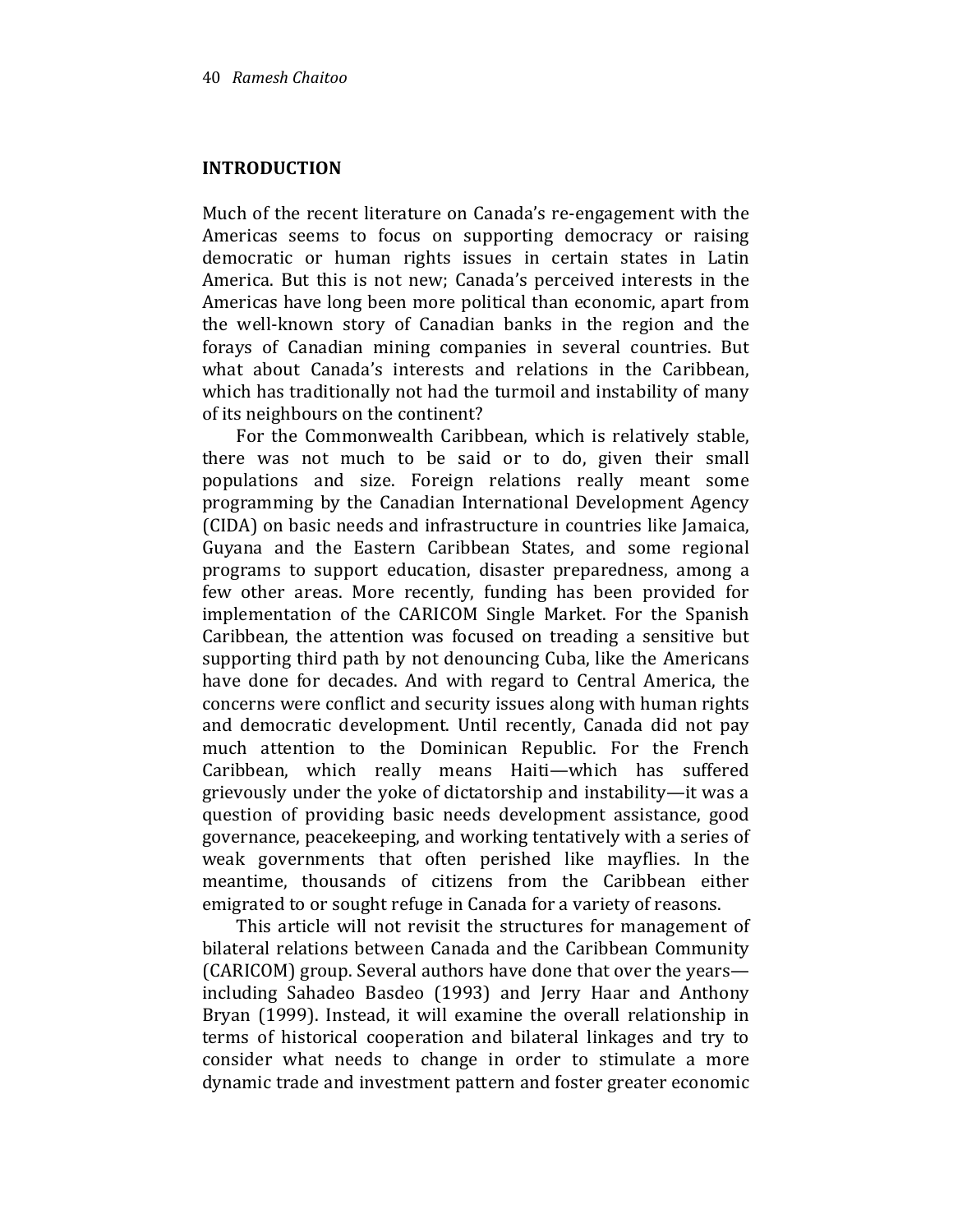development in the region. It poses the question: if there is really a special relationship and affinity between Canada and the Caribbean, why is the economic and political relationship so anemic on the CARICOM side? It will also examine some social issues such as increasing crime and insecurity and the role that Canada can play in mitigating these challenges. From a policy standpoint, it argues that the current bilateral, trade-related negotiations between Canada and CARICOM should also solve the long-standing market access issues for rum, adjust the restrictive rules of origin for CARICOM products and provide member countries with effective new market access for services in Canada. Lastly, whatever new legal framework for economic interaction emerges must also provide for helping economic agents in the Caribbean take advantage of opportunities in the Canadian marketplace.

### WHITHER THE BILATERAL RELATIONSHIP?

The so-called 'special relationship' between Canada and the Caribbean has so often been written and spoken about that it is almost cliché (Basdeo 2006). But it is true that Canada has been widely perceived as a 'player' in the region—oftentimes speaking for the region within international fora like the G-8. For too long, though, the CARICOM group of countries have seen Canada as mainly a donor (a nice and friendly one at that, along with few impositions on the region) to provide development support or technical assistance; but they have not seen it worthwhile to seek greater inroads in the Canadian market or to participate in value chains in Canada in order to enhance their own growth. And similarly, for many years Canada has not done much to energize the cosy but somewhat staid relationship. Indeed, the last major initiative by Canada for CARICOM was in 1990 at the summit in which Prime Minister Brian Mulroney announced increases in aid to the region, improvement of the product coverage under CARIBCAN, enhanced access for rum, and debt forgiveness of \$182 million for 11 countries. (Hossie, 1990). In April 2007, when Prime Minister Harper met with CARICOM leaders in Barbados, it was long overdue for Ottawa to start taking the region more seriously. Among other things, he promised an aid package of C\$600 million over ten years and, more important, trade negotiations were officially launched (and they continue rather timidly and slowly as of mid-2012).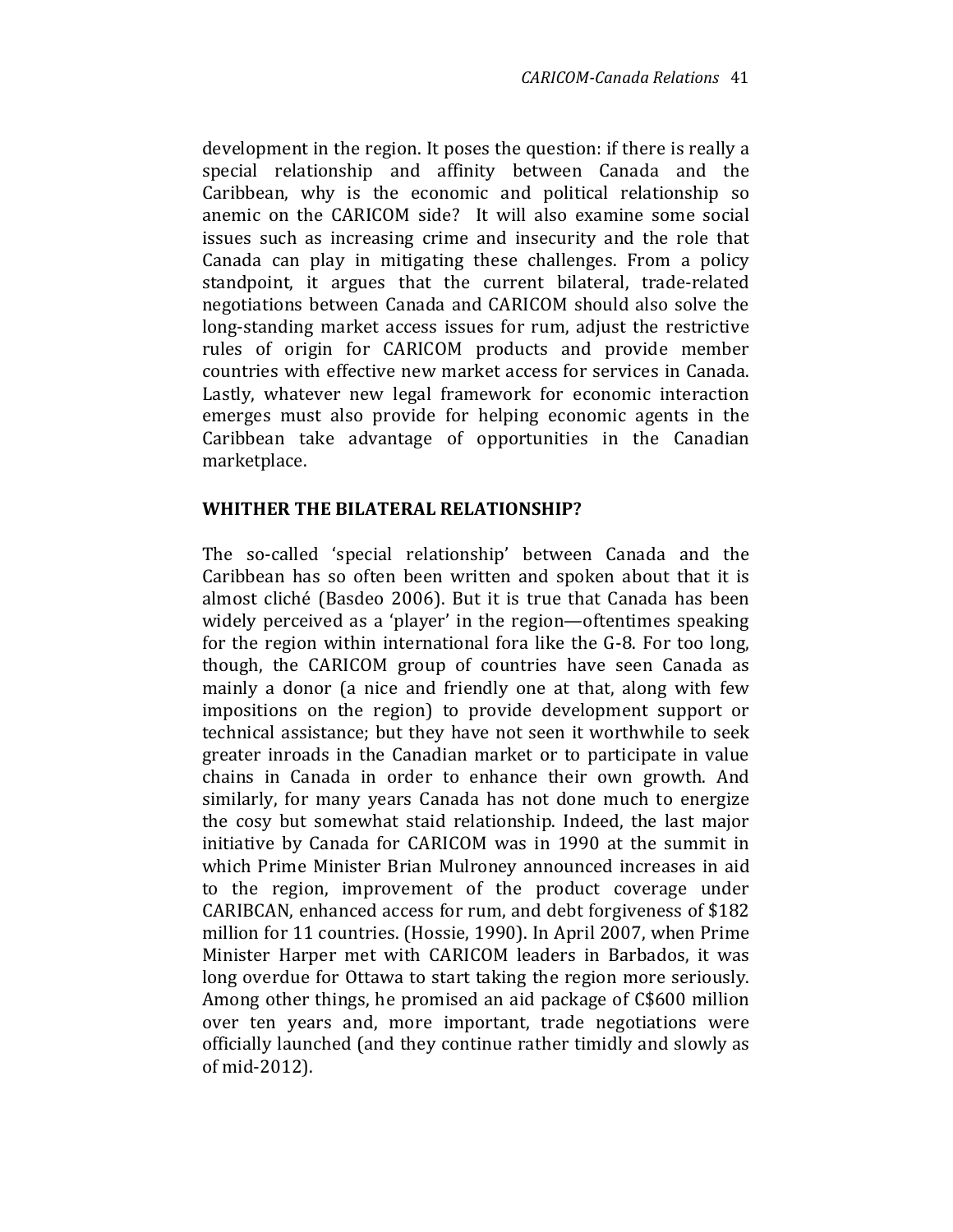It is worth noting here that in the late 1970s, a noticeable economic decline in the Caribbean and a sharp reduction in Canada-Caribbean trade led to a comprehensive review in 1980 of Canadian policy toward the Commonwealth Caribbean. It resulted in the establishment of a Joint Trade and Economic Committee (JTEC), which became the key mechanism for regular dialogue and monitoring of Canada-CARICOM economic relations. But the JTEC seems to have faded into obscurity in recent years and there is obviously inadequate interaction between policy-makers on both sides. Furthermore, Canada-CARICOM prime ministerial summits alone—every five years or so—cannot serve to cultivate a deep and vibrant bilateral relationship.

In retrospect, the 2007 Canada-CARICOM summit, though highly publicized, was not particularly successful—since precious little has happened since. Interestingly, Prime Minister Jean Chrétien had also met with CARICOM leaders in 2001; and he, too, promised to engender something significant on the bilateral trade front (which never actually materialized). In fact, since that earlier interaction, it was expected that a new trade agreement between Canada and CARICOM would have been negotiated by now. But those negotiations only commenced in December 2009—some eight years later and two years after Prime Minister Harper's summit with CARICOM leaders. And it was generally expected that these negotiations would probably end just before the expiry of the waiver in the World Trade Organization (WTO) for the unilateral CARIBCAN preferences (in December 2011); instead, the negotiations dragged on into 2012 and required another WTO waiver.1 Moreover, there appears to be very little enthusiasm among CARICOM members for securing a new trade agreement as will be touched upon later.

Part of the reason for the lack of creativity in terms of bilateral initiatives is due to conventional thinking in CARICOM, or perhaps inadequate attention, to how best to manage the relationship with Canada. Successive generations of Caribbean politicians and senior officials have been content with simply seeking development support from Canada. But little strategic thought has actually gone into how to improve or revitalize the bilateral economic and cultural relationship and build on the fairly significant Caribbean influence in Canadian society. Indeed, shortly after Prime Minister Harper announced the \$600 million aid envelope in April 2007, some senior officials in the Caribbean argued that it should be increased because CARICOM was about to negotiate a trade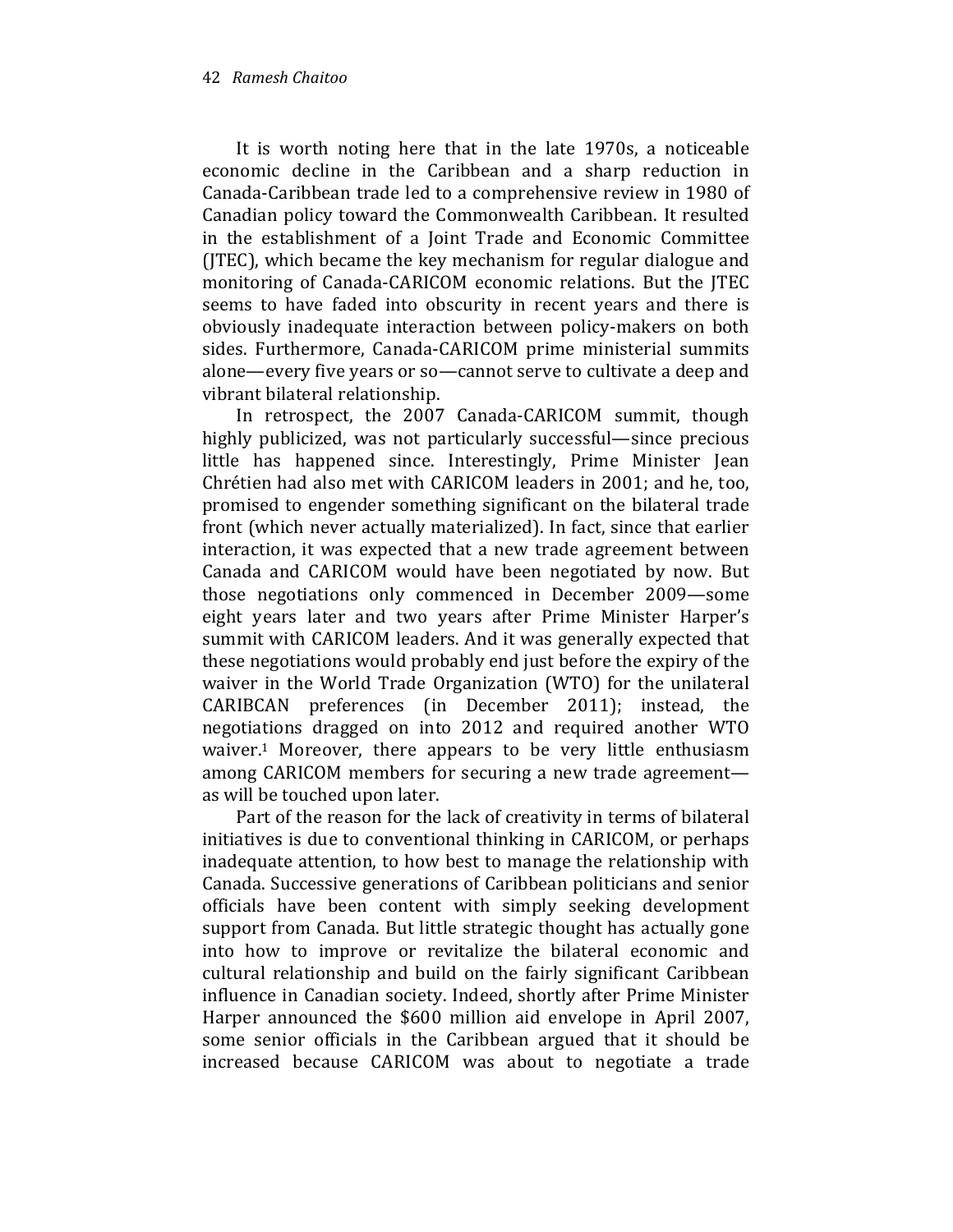agreement with Canada. They felt that Canada should provide additional trade-related resources to 'compensate' for CARICOM's agreement to provide market access to Canadian companies—even though the region already has great difficulty spending the aid funds from donors in a timely manner (and projects are routinely extended beyond their initial completion dates).

Traditionally, Canada's attention has focused on addressing the problems of the Caribbean, and not on building on its strengths or positive attributes; and no attempt has been made to identify or enhance the complementarities between Canada and CARICOM. For instance, a Canada-driven initiative intended to get perspectives from outside the traditional official circles, referred to as Canada-Caribbean Ideas Forum, was launched in 2007 and repeated in 2008.2 But there are no similar policy-oriented or scholarly discussions in CARICOM about how to strengthen the relationship with Canada. Clearly, much work needs to be done to deepen and widen the Canada-CARICOM relationship.

## CANADIAN AID TO THE CARIBBEAN

A large part of Canada's historical foreign policy emphasis on the Caribbean consists of development assistance or aid. This has not changed in recent years. In March 2009, Canada rationalized its aid to the developing world but kept the Caribbean in its list of preferred beneficiaries. In fact, Canadian development assistance to the Caribbean is one of its oldest programs. According to CIDA, the Anglophone Caribbean has received approximately \$2 billion since 1963. Recent aid spending in the region has totaled about \$30-\$35 million per year and a new 10-year programming framework for CARICOM was approved in June 2007 (CIDA 2011).<sup>3</sup> This is expected to amount to at least \$600 million or an average of \$60 million per year.

In the early days, CIDA funded major infrastructure projects, earmarked funds to the University of the West Indies, and also provided stand-alone scholarships. As the program evolved, though, the main focus moved to other priority areas. For example, under the Canadian Regional Development Programming Framework of 1993, CIDA invested in human resource development, private sector development, HIV/AIDS, the environment, trade policy development, social infrastructure, educational and leadership development, public sector economic management, gender equality, and institutional strengthening of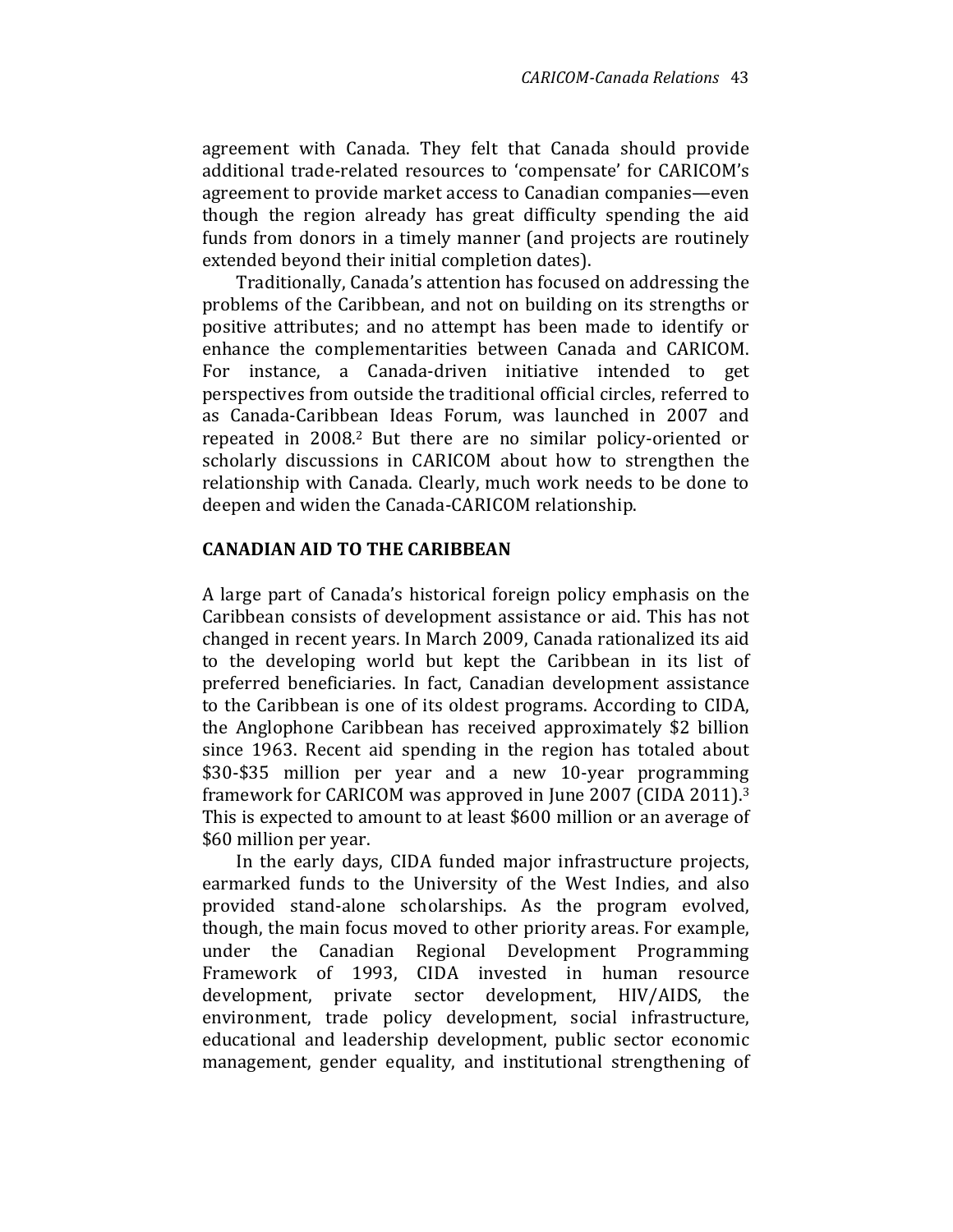the CARICOM and Organization of Eastern Caribbean States Secretariats (CIDA, 2008). More recently, Canada has provided regional support for disaster management, crime prevention, leadership programs, trade competitiveness and information technology training, among others.

Table 1 shows total aid to CARICOM states from all Canadian sources. It reveals an obvious shift in emphasis from funding of national programs to regional initiatives in recent years. Compared to other much larger and poorer countries in Africa and Asia, the CARICOM group seems quite privileged in terms of Canada's aid disbursement.4 (This is, of course, apart from the generous assistance to Haiti.) In July 2007, Canada increased its commitment to \$555 million over five years (2006-2011) for rebuilding and developing Haiti, based on four key priorities: good governance; establishing open and accountable government; combating corruption; and fortifying the rule of law. Canada is now Haiti's second largest bilateral donor and the aid program for Haiti is CIDA's second largest. Nevertheless, the devastating earthquake of 2009 added to the Herculean development tasks and challenges in Haiti.

Table 1: Total Canadian Development Assistance to CARICOM\* (C\$ millions)

|          | 2001  | 2002  | 2003  | 2004   | 2005  | 2006  | 2007  | 2008  |
|----------|-------|-------|-------|--------|-------|-------|-------|-------|
| National | 60.65 | 54.09 | 42.60 | 73.16  | 32.13 | 42.83 | 26.17 | 41.77 |
| Regional | 12.22 | 18.46 | 17.42 | 44.55  | 24.85 | 42.04 | 36.22 | 44.51 |
| Total    | 72.87 | 72.56 | 60.02 | 117.71 | 56.98 | 84.86 | 62.39 | 86.28 |

# CARIBBEAN INFLUENCES IN CANADA

Official Canadian statistics from the 2006 census revealed that almost 350,000 persons in Canada originated in the Caribbean (and Bermuda). In a population of 33 million, that figure is not statistically significant. Nevertheless, this number compares well with the total of Chinese (466,940) and Indians (443,690) in Canada from countries with populations of more than a billion (Statistics Canada, 2009:1). What is even more interesting is the fact that over the years several politicians, some famous athletes (including Olympians Donovan Bailey and Bruny Surin), authors, poets, playwrights, musicians and a few significant businesspeople in Canada have come from the Caribbean.5 Even the former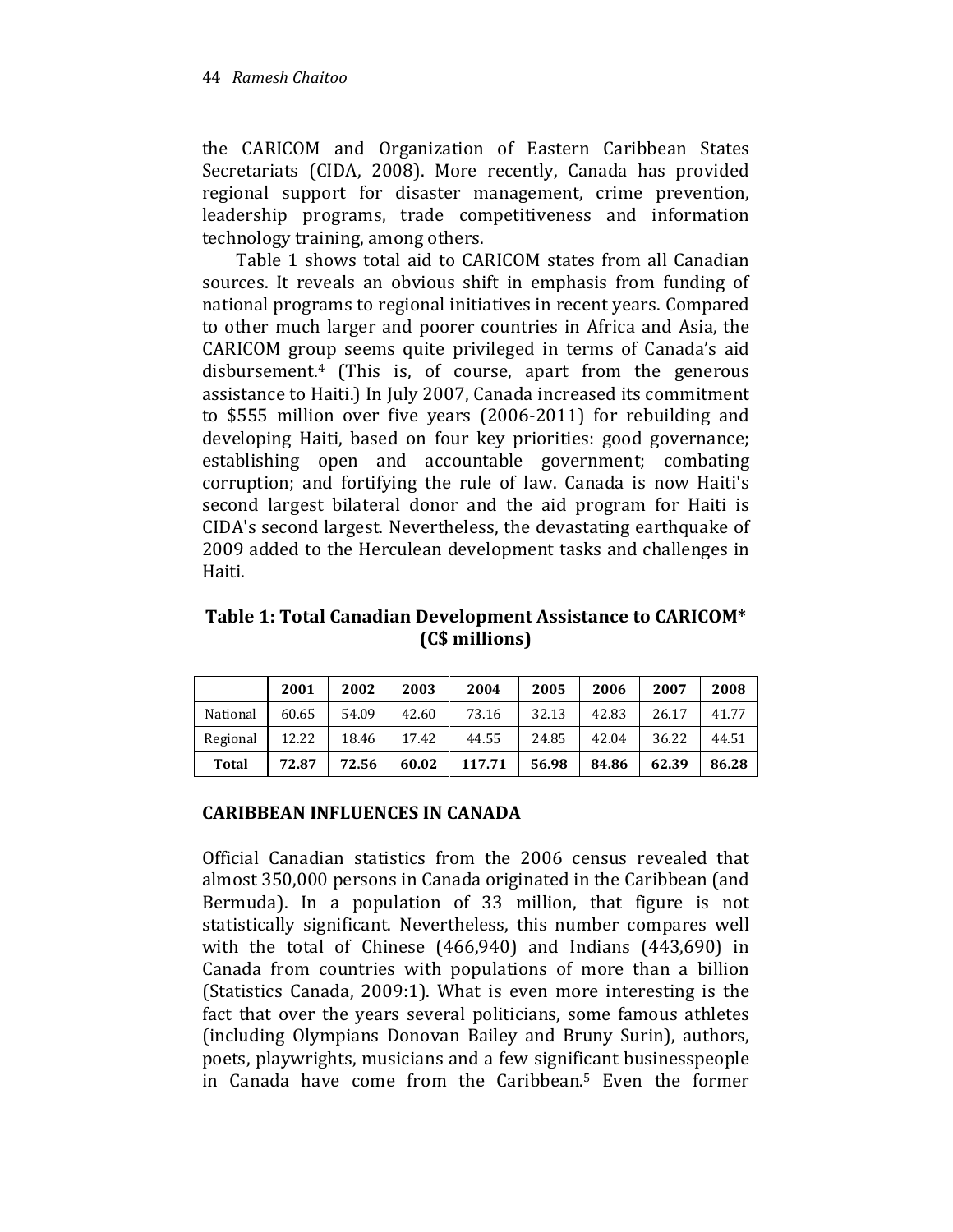Governor General, Michaëlle Jean, has Haitian roots. The influence of West Indians, in particular, on the cultural scene in Canada is demonstrated by the fact that the single biggest cultural event in any Canadian city is the Caribana festival—which brings thousands of visitors and significant economic benefits to the city of Toronto each summer.

 At a more functional level, Canada is well served by professionals of Caribbean heritage in almost every field of endeavour. As Mary Anne Chambers, former Ontario Minister of Children and Youth Services, and senior vice-president of Scotiabank (1998-2002) pointed out in 2008:

I served on the Board of two Ontario hospitals, where the Chiefs of Surgery, Pediatrics and Psychiatry, were all University of the West Indies medical graduates. The immediate past president of the Registered Nurses Association of Ontario is a daughter of the island of St. Lucia. Two weeks ago, I attended the retirement celebration for Dr. Avis Glaze, a daughter of Jamaica, whose most recent contributions to education in Canada include the creation of Ontario's character education curriculum and the leadership of the province's literacy secretariat. She has shared her expertise with educators in Australia and Singapore. A scientist in Toronto, who is leading a team of researchers in developing alternative energy sources, and the project's funders, are graduates of Caribbean schools. Ontario's Deputy Minister of Emergency Management is a son of Barbados, as is a Deputy Chief of Canada's largest municipal police service. The head of the regional council for Canada's largest carpenters' union is a son of Jamaica, and Ontario's first Fairness Commissioner, who is tasked with the oversight of access to professions and trades by internationally trained individuals, is a daughter of Grenada.

Over the years, thousands of Canadian-trained university graduates have settled in Canada and many professionals still migrate to the country on an annual basis. Table 2 reveals that, on average, about 3,300 Caribbean persons became landed immigrants in Canada over the period 1999-2008. While this pales in comparison to the average number of total immigrants per year of 235,000 for the same period, it is significant for the CARICOM region. The loss of skilled, tertiary-trained people as they move to North America to seek better economic opportunities remains a major issue for Caribbean economies. According to the World Bank (WB), the seven countries with the highest emigration rates for college graduates in the world are in the Caribbean. Indeed, Guyana is the world leader with 89% of its college graduates having left the country between 1965 and 2000. Emigration rates are also high in Jamaica (85% of university graduates) and Trinidad and Tobago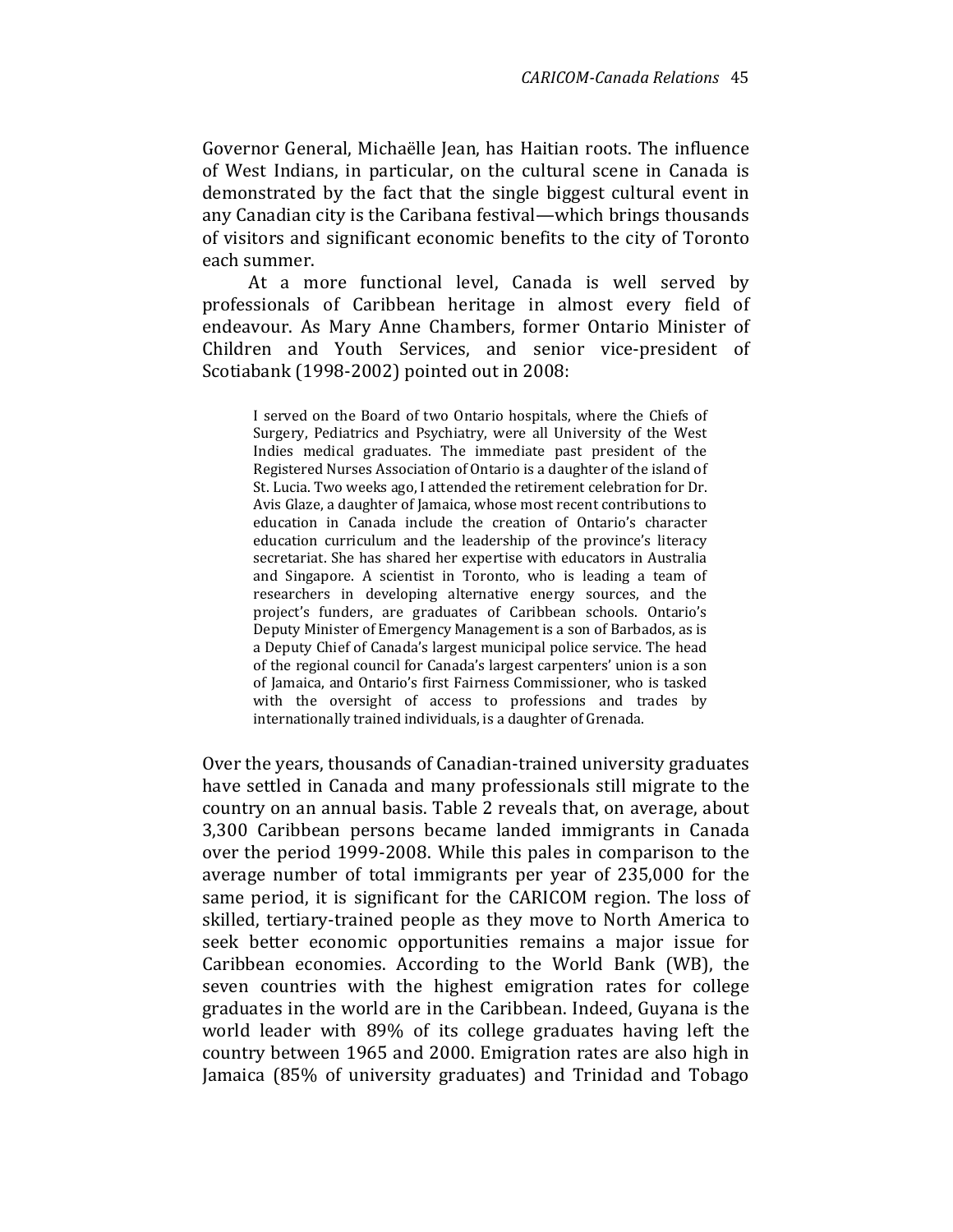(79%) (Docquire and Marfouk 2008). Guyana, according to the International Organization for Migration, still has the highest migration rate for tertiary-trained persons in the entire world.

|                                | 1999 | 2000 | 2001 | 2002 | 2003 | 2004 | 2005 | 2006 | 2007 | 2008 |
|--------------------------------|------|------|------|------|------|------|------|------|------|------|
|                                |      |      |      |      |      |      |      |      |      |      |
| Jamaica                        | 2346 | 2463 | 2775 | 2457 | 1983 | 2130 | 1880 | 1686 | 2113 | 2312 |
| Haiti                          | 1429 | 1653 | 2484 | 2218 | 1945 | 1657 | 1719 | 1651 | 1614 | 2509 |
| Guyana                         | 1323 | 1274 | 1665 | 1432 | 1394 | 1321 | 1176 | 1263 | 1248 | 1089 |
| Trinidad<br>& Tobago           | 1164 | 896  | 917  | 937  | 693  | 724  | 844  | 804  | 990  | 1018 |
| St Lucia                       | 83   | 103  | 116  | 83   | 94   | 113  | 188  | 189  | 269  | 289  |
| <b>St Vincent</b><br>& G'dines | 204  | 267  | 283  | 240  | 193  | 291  | 340  | 374  | 566  | 428  |
| Grenada                        | 287  | 370  | 345  | 248  | 219  | 288  | 288  | 357  | 357  | 288  |
| <b>Barbados</b>                | 120  | 128  | 157  | 132  | 79   | 89   | 124  | 100  | 140  | 144  |
| The<br><b>Bahamas</b>          | 21   | 17   | 22   | 20   | 22   | 24   | 34   | 42   | 31   | 70   |
| Dominica                       | 53   | 71   | 74   | 66   | 58   | 46   | 49   | 73   | 74   | 54   |
| Belize                         | 34   | 26   | 23   | 33   | 15   | 26   | 36   | 29   | 30   | 53   |
| Antigua &<br>Barbuda           | 17   | 13   | 35   | 16   | 27   | 15   | 30   | 37   | 20   | 43   |
| St Kitts &<br>Nevis            | 11   | 14   | 11   | 11   | 13   | 10   | 7    | 7    | 11   | 28   |
| Suriname                       | 13   | 15   | 20   | 19   | 15   | 22   | 12   | 10   | 25   | 10   |
| <b>Total</b>                   | 3330 | 3194 | 3668 | 3237 | 2822 | 2969 | 3128 | 3285 | 3761 | 3514 |

# Table 2: New Permanent Residents in Canada by CARICOM Country of Origin

#### Source: www.cic.gc.ca/english/resources/statistics/facts2008/permanent/10.asp

University and college students from CARICOM also are a small but important component on Canadian campuses. Table 3 shows the amount of students from CARICOM states that have studied in Canada in the past ten years. It is, therefore, not surprising that at a special forum in Bridgetown in January 2008 to celebrate 100 years of the Canadian Trade Commissioner Service in Barbados, the President of Durham College in Ontario was part of the delegation of Canadian businesswomen. Canadian tertiary institutions actively recruit students from the Caribbean and will undoubtedly continue to do so. It is also highly likely that the change in Canadian immigration rules in 2008 that now allow foreign graduates of Canadian universities to work in Canada will lead to more Caribbean students staying permanently in the country.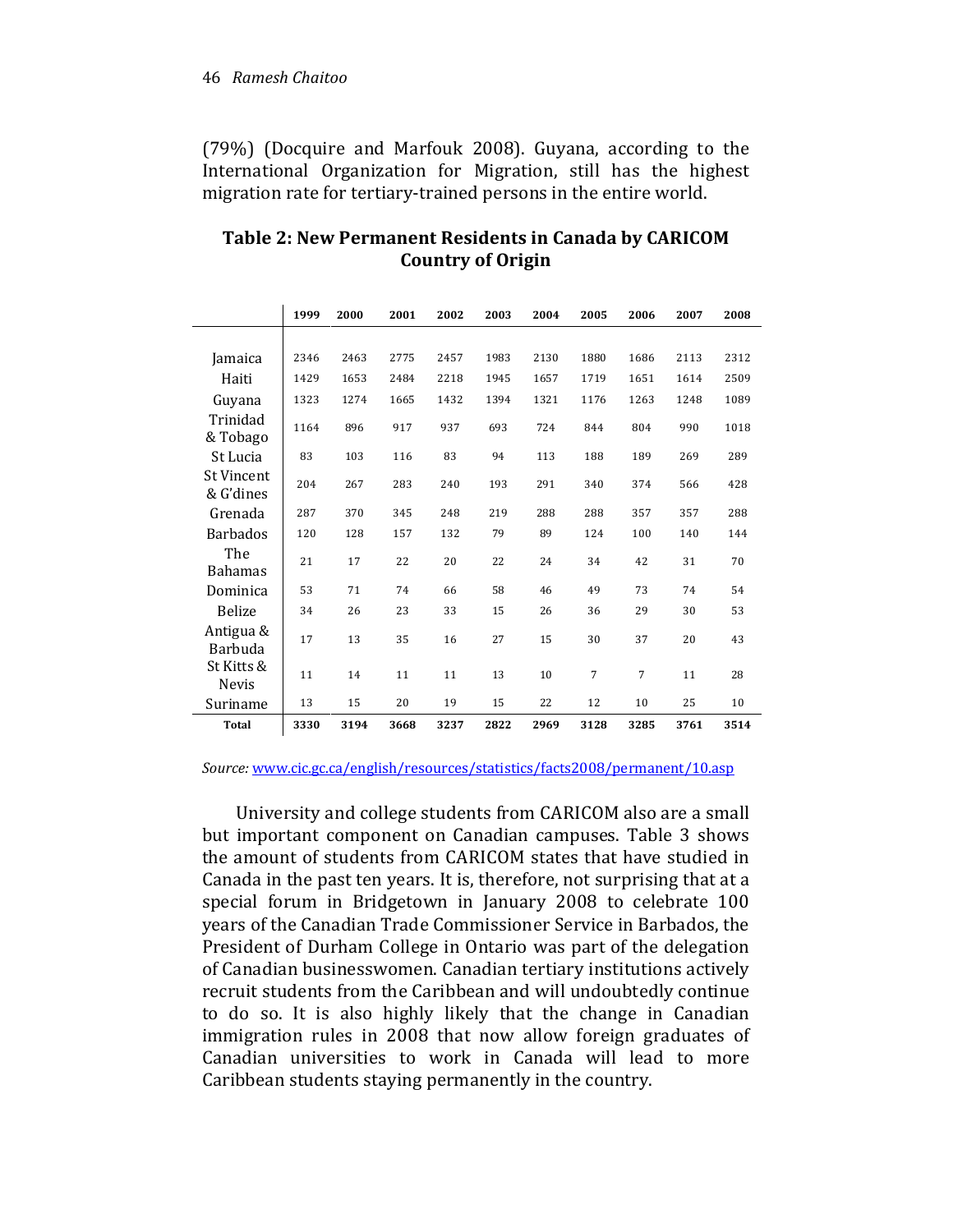|                            | 1999 | 2000 | 2001 | 2002 | 2003 | 2004 | 2005 | 2006 | 2007 | 2008 |
|----------------------------|------|------|------|------|------|------|------|------|------|------|
| Jamaica                    | 247  | 301  | 375  | 265  | 212  | 236  | 234  | 235  | 303  | 345  |
| Trinidad &                 | 218  | 220  | 227  | 220  | 234  | 274  | 267  | 319  | 340  | 283  |
| Tobago                     |      |      |      |      |      |      |      |      |      |      |
| <b>Barbados</b>            | 110  | 123  | 129  | 112  | 133  | 123  | 108  | 96   | 117  | 112  |
| <b>Bahamas</b>             | 130  | 91   | 152  | 184  | 209  | 159  | 198  | 171  | 82   | 91   |
| Guyana                     | 43   | 48   | 38   | 54   | 54   | 54   | 58   | 62   | 72   | 77   |
| St Lucia                   | 64   | 85   | 64   | 54   | 64   | 54   | 55   | 49   | 56   | 44   |
| Antigua &<br>Barbuda       | 32   | 46   | 33   | 30   | 34   | 38   | 34   | 31   | 24   | 30   |
| <b>St Vincent</b><br>&     | 34   | 45   | 38   | 34   | 30   | 24   | 19   | 22   | 17   | 20   |
| Grenadines                 |      |      |      |      |      |      |      |      |      |      |
| St Kitts &<br><b>Nevis</b> | 16   | 10   | 17   | 17   | 19   | 15   | 17   | 19   | 13   | 14   |
| Grenada                    | 47   | 38   | 31   | 30   | 20   | 18   | 23   | 22   | 12   | 10   |
| Dominica                   | 26   | 35   | 18   | 14   | 15   | 14   | 9    | 8    | 9    | 8    |
| <b>Total</b>               | 967  | 1042 | 1122 | 1014 | 1024 | 1009 | 1022 | 1034 | 1045 | 1034 |

Table 3: Caribbean Students in Canada by Source Country

Source: http://www.cic.gc.ca/english/resources/statistics/facts2008/temporary/09.asp

### TEMPORARY WORKERS IN CANADA

Of all CARICOM states, only citizens of Antigua and Barbuda, the Bahamas, Barbados, St Kitts and Nevis, St Lucia and St. Vincent and the Grenadines do not need visas to enter Canada. To be sure, the visa requirement for Jamaica and Trinidad and Tobago remains an issue for businessmen and tourists, but it is unlikely to change in the near future given security and other concerns discussed below. Nevertheless, Canada still provides some economic opportunities for temporary workers from CARICOM states. Table 4 shows the number of temporary Caribbean workers in Canada in recent years. Though the numbers are relatively low, if we consider the small size of the population of several of these countries, it is still significant. The average number of temporary workers in Canada for the period was about 8,300 per year out of a total annual average of 129,000 foreign workers.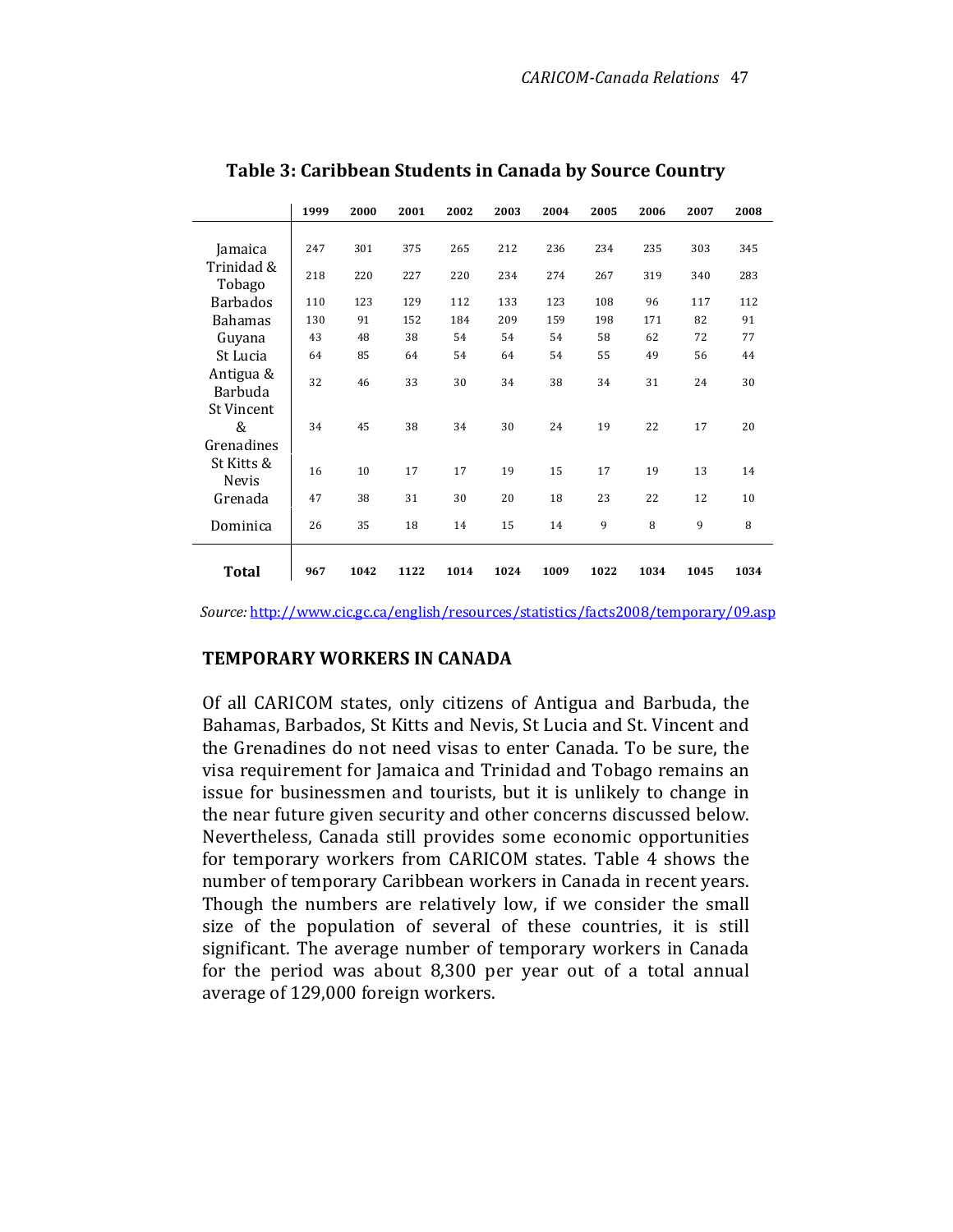$\mathbf{r}$ 

|                                | 1999 | 2000 | 2001 | 2002 | 2003 | 2004           | 2005 | 2006 | 2007 | 2008  |
|--------------------------------|------|------|------|------|------|----------------|------|------|------|-------|
|                                |      |      |      |      |      |                |      |      |      |       |
| Jamaica                        | 5608 | 5508 | 5959 | 5637 | 5981 | 6008           | 6223 | 6531 | 6745 | 7320  |
| Trinidad<br>& Tobago           | 1714 | 1873 | 1875 | 1733 | 1684 | 1719           | 1664 | 1580 | 1407 | 1356  |
| <b>Barbados</b>                | 629  | 669  | 702  | 645  | 548  | 582            | 535  | 497  | 473  | 389   |
| <b>St Vincent</b><br>& G'dines | 220  | 258  | 244  | 215  | 208  | 206            | 246  | 285  | 273  | 299   |
| St Lucia                       | 115  | 115  | 135  | 99   | 133  | 135            | 179  | 193  | 268  | 295   |
| Dominica                       | 96   | 116  | 125  | 102  | 111  | 130            | 176  | 102  | 104  | 109   |
| Grenada                        | 123  | 118  | 93   | 83   | 70   | 77             | 90   | 79   | 98   | 89    |
| Guyana                         | 114  | 143  | 145  | 67   | 45   | 64             | 49   | 29   | 60   | 78    |
| Haiti                          | 89   | 101  | 102  | 105  | 64   | 98             | 103  | 80   | 78   | 49    |
| St Kitts &<br><b>Nevis</b>     | 29   | 24   | 31   | 28   | 20   | 19             | 33   | 27   | 31   | 29    |
| <b>Bahamas</b>                 | 10   | 14   | 9    | 6    | 7    | $\overline{7}$ | 5    | 9    | 10   | 22    |
| <b>Total</b>                   | 8747 | 8939 | 9420 | 8720 | 8871 | 9045           | 9303 | 9412 | 9547 | 10035 |

# Table 4: Caribbean Temporary Workers in Canada by Source **Country**

#### Source: www.cic.gc.ca/english/resources/statistics/facts2008/temporary/03.asp

The vast majority of these temporary workers consist of agricultural labourers, who come under the Seasonal Agricultural Workers Program. For various reasons, there were few CARICOM professionals working temporarily in Canada from 1999-2008. The main impediments are certification and qualification requirements at the provincial level, which also make inter-provincial movement of Canadian professionals very difficult. Nevertheless, the contribution of seasonal agricultural work is quite significant to some communities in Jamaica, Trinidad and Tobago and the Eastern Caribbean. Estimates suggest that these workers earn more than \$58 million a year—a portion of which is sent back in the form of remittances.

## Canadian-Caribbean Commercial Linkages

Historically speaking, Canada-CARICOM trade relations have deep and extensive roots. The most recent trade figures indicate that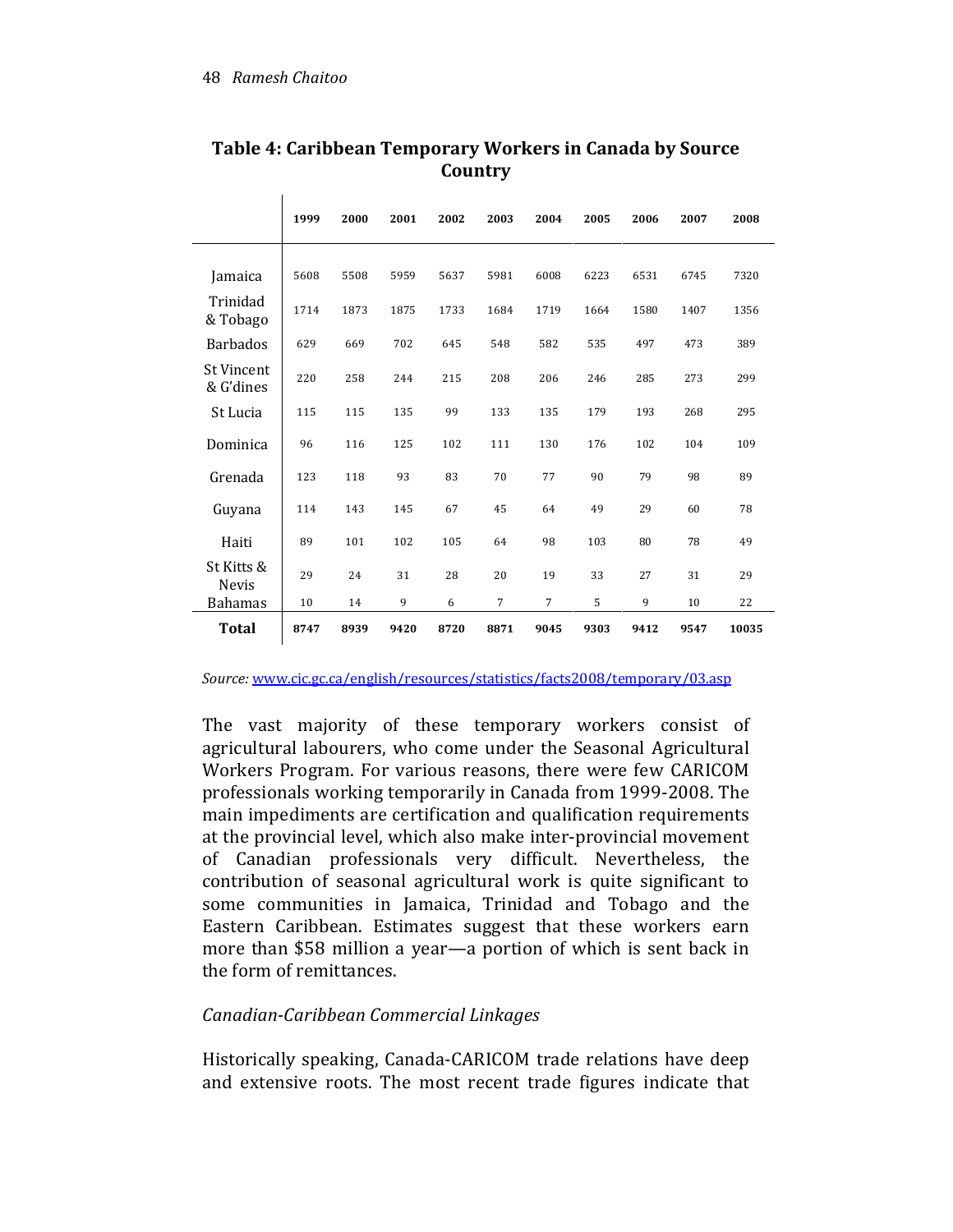two-way merchandise trade had reached some \$1.8 billion in 2007—with imports from the region totaling \$1.13 billion (Government of Canada 2009). Canadian service exports were \$1.5 billion in 2004, while imports from CARICOM amounted to some \$2.3 billion—mostly involving commercial and travel services. In March 2009, The Economist pointed out that, 'Canadian firms make chemicals in Trinidad and drill for natural gas offshore, mine nickel in Cuba and gold in Suriname, seek oil off Guyana and run cable television in the Bahamas and Jamaica' (The Economist, 2008, 50). Canada's banks have historically had a dominant role in the Caribbean commercial banking industry; they own the three largest banks in the English-speaking Caribbean. (It is a wellknown story in the region that the Bank of Nova Scotia or Scotiabank opened its first international branch outside the U.S. in 1889, in Kingston, Jamaica (Skull and Gibson 1982). Additionally, several Canadian energy companies have significant investment stakes in Caribbean-based providers of electricity in Barbados, Belize and St. Lucia. Canadian investors are also very active in the tourism industry throughout much of the Caribbean.

 Canada is a significant source of foreign direct investment (FDI) for CARICOM—but this is mainly in the financial services sector. Canadian investment in Caribbean economies increased dramatically from US\$28 billion (stock) in 2000 to US\$53 billion in 2006, the bulk of which is portfolio investment (ECLAC 2008). Barbados, which has a double taxation treaty with Canada, accounts for a major portion of Canadian direct investment in the region, attracting investment valued at some US\$38.4 billion in 2006. So, from the Canadian perspective, the Caribbean is obviously a good place for business.

 Unfortunately, the reverse does not seem to be the case. In fact, very few Caribbean firms are active in the Canadian marketplace. Various regional conglomerates (including Jamaica's Grace Kennedy Inc. and the Gleaner) have been operating in Canada for many years, albeit in a very small way. Some years ago, Trinidad and Tobago's Angostura Ltd. (a producer of bitters and rum) acquired a distillery in Manitoba but with the collapse of the CL Financial Group which owns Angostura, it seems that the Canadian investment has also foundered. But CARICOM's stock of capital in Canada increased from US\$531 million in 2000 to US\$760 million in 2006. Investment from the Bahamas (US\$136 million) and Barbados (US\$471 million) have been the major inflows to Canada over this period (Ibid).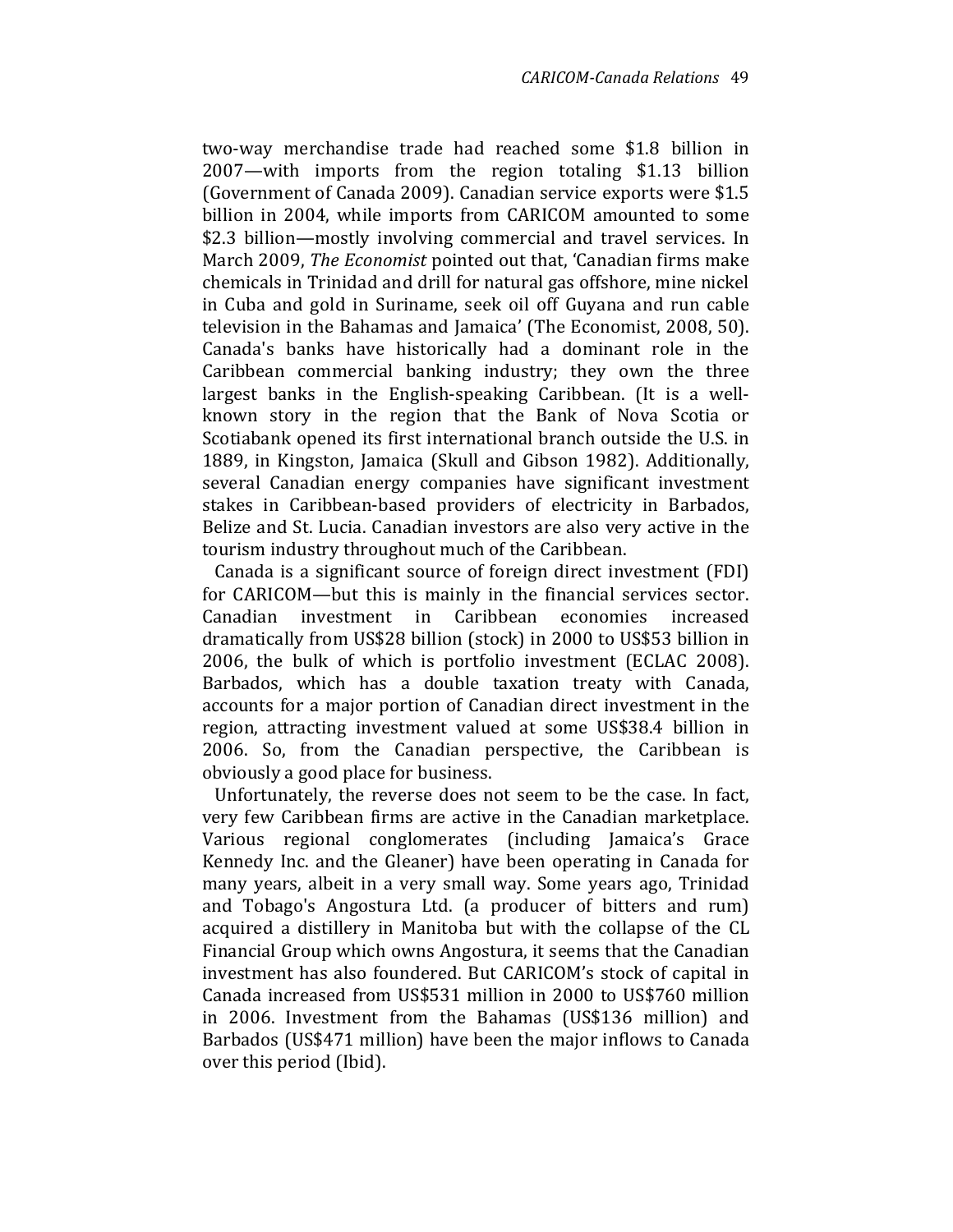While there have been numerous Canadian trade missions to  $CARICOM$  states over the years, $6$  very few missions by  $CARICOM$ business people to Canada have taken place. Nevertheless, a Canada-Caribbean Business Council (CCBC) was established in 2006 by mainly West Indians in Toronto with the aim of linking the Caribbean and Canadian business communities, and representing and promoting the interest of businesses in Canada within the Caribbean Community. But this has apparently gone into suspended animation at worst or somnolence at best.

 Interestingly, in an informal survey in 2010 by this author of government agencies and business associations in several Canadian provinces regarding the level of interest in the ongoing trade negotiations with CARICOM, most expressed an interest in the Caribbean as a market for their products or services. But none could think of any joint-venture interest or collaborative initiatives or strategic partnerships that could be pursued with Caribbean firms or partners. In other words, Canadian small and medium-size firms were not interested in sourcing anything from the CARICOM region—only in selling their goods or services there. This is remarkable because the Caribbean is a very small market overall. On the other hand, firms in CARICOM also see the Canadian market as a distant third compared to the U.S. and Europe in terms of goods for export. In addition, business representatives indicate a perception that as a market Canada is difficult to do business with because of provincial differences, regulations, and shipping costs, among other issues. And on the services front, although Canada is a massive importer of services with an increasing propensity to import even more, the mainly small CARICOM firms do not see opportunities there. Some of this may be purely psychological barriers, but the real experience of a few businesspeople has not been particularly positive.

 It was not surprising, then, that at the inaugural Canada-CARICOM Business Forum launched in November 2008, there were only a handful of CARICOM firms in attendance. In fact, the Canadian High Commission in Port of Spain made most of the efforts to organize the Business Forum and it was largely a tepid affair. Nonetheless, all the major Canadian banks and some mining companies were conspicuous by their presence.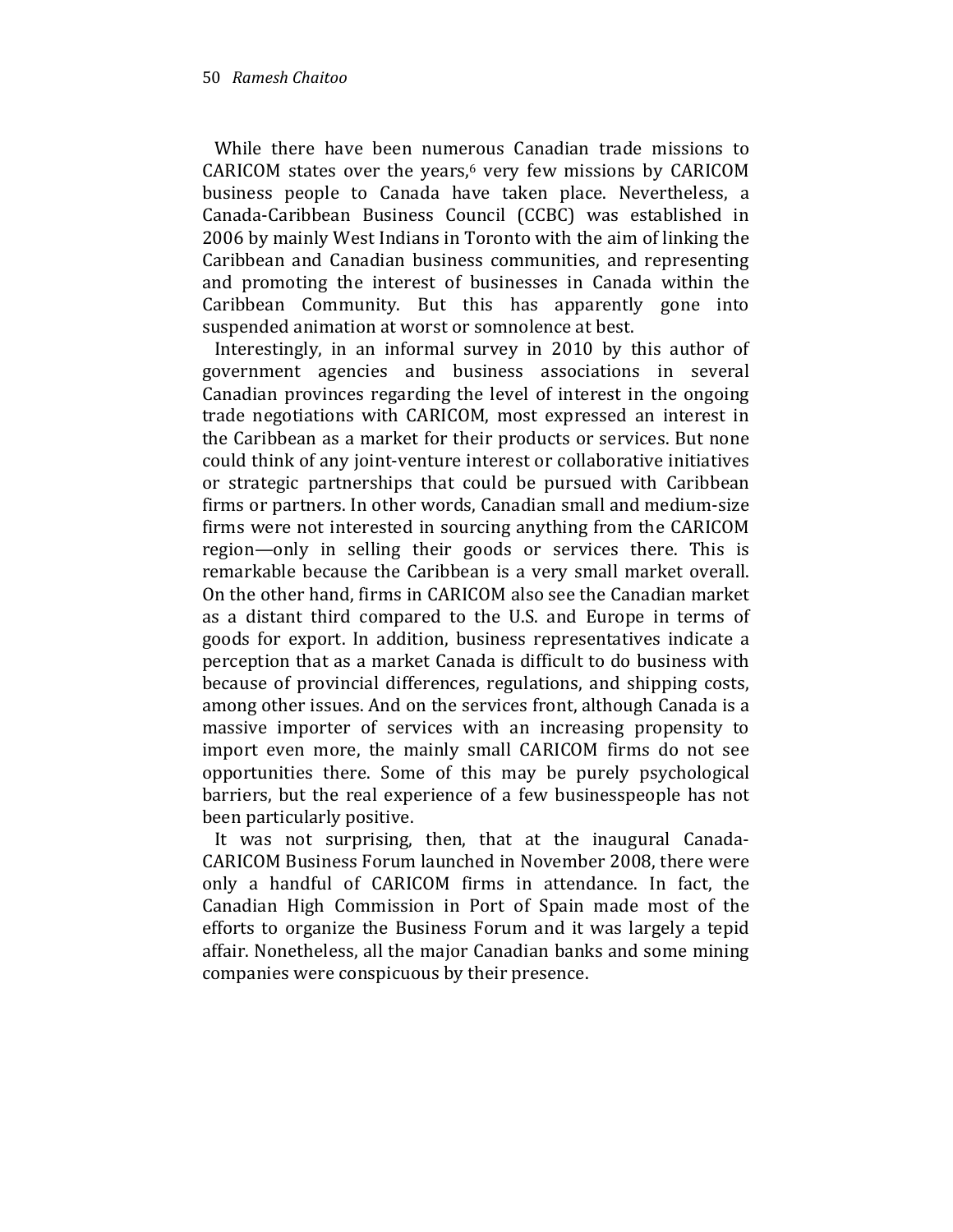## CHALLENGES FACING THE CARIBBEAN

### Crime and Instability

Perhaps the biggest challenge facing most CARICOM countries nowadays is increasing crime (mainly related to the illegal drug trade with North America) and the resultant instability that it brings. What has long been an institutionalized problem in Jamaica is fast threatening to become so in tiny states like St Lucia and, more recently, sleepy, idyllic Dominica (Riley2010,1). Trinidad and Tobago, the richest of the CARICOM group in terms of resources, now ranks significantly lower than it should in terms of quality of life because of the insecurity and instability of criminal activity due mainly to narco-trafficking. In fact, the recent destabilization of Kingston in May 2010 as a result of attempts to apprehend and extradite a famous, alleged drug lord—known as Christopher 'Dudus' Coke—is part of the push factor for educated, middle class professionals to migrate to places like Canada. Similarly, the rampant kidnappings of businesspeople in Trinidad in recent years precipitated migration of numerous, educated and enterprising persons to Canada and the United States. Indeed, the launching in Trinidad of Crime Stoppers International and the Caribbean's 'Most Wanted' Web site are all indications of the state of affairs—and the impotence of national governments in the Caribbean to restrain the criminals and provide security to their citizens.

 A 2007 report published by the World Bank and the United Nations Office on Drugs and Crime (UNODC) concluded that 'high rates of crime and violence in the Caribbean are undermining growth, threatening human welfare, and impeding social development (World Bank 2007)'. Indeed, per capita murder rates in the Caribbean are higher than in any other region of the world, and assault rates are significantly above the world average. There is little dispute that the illegal drug trade is at the core of these high rates. The narcotics trade also diverts criminal justice resources from other important activities, increases and embeds violence, undermines social cohesion and contributes to the widespread availability of guns and resultant insecurity in several capitals in the region.

 Additionally, the narcotics business increasingly impacts negatively on youths, particularly males, who get caught up in violent gangs. Across the Caribbean, many people are concerned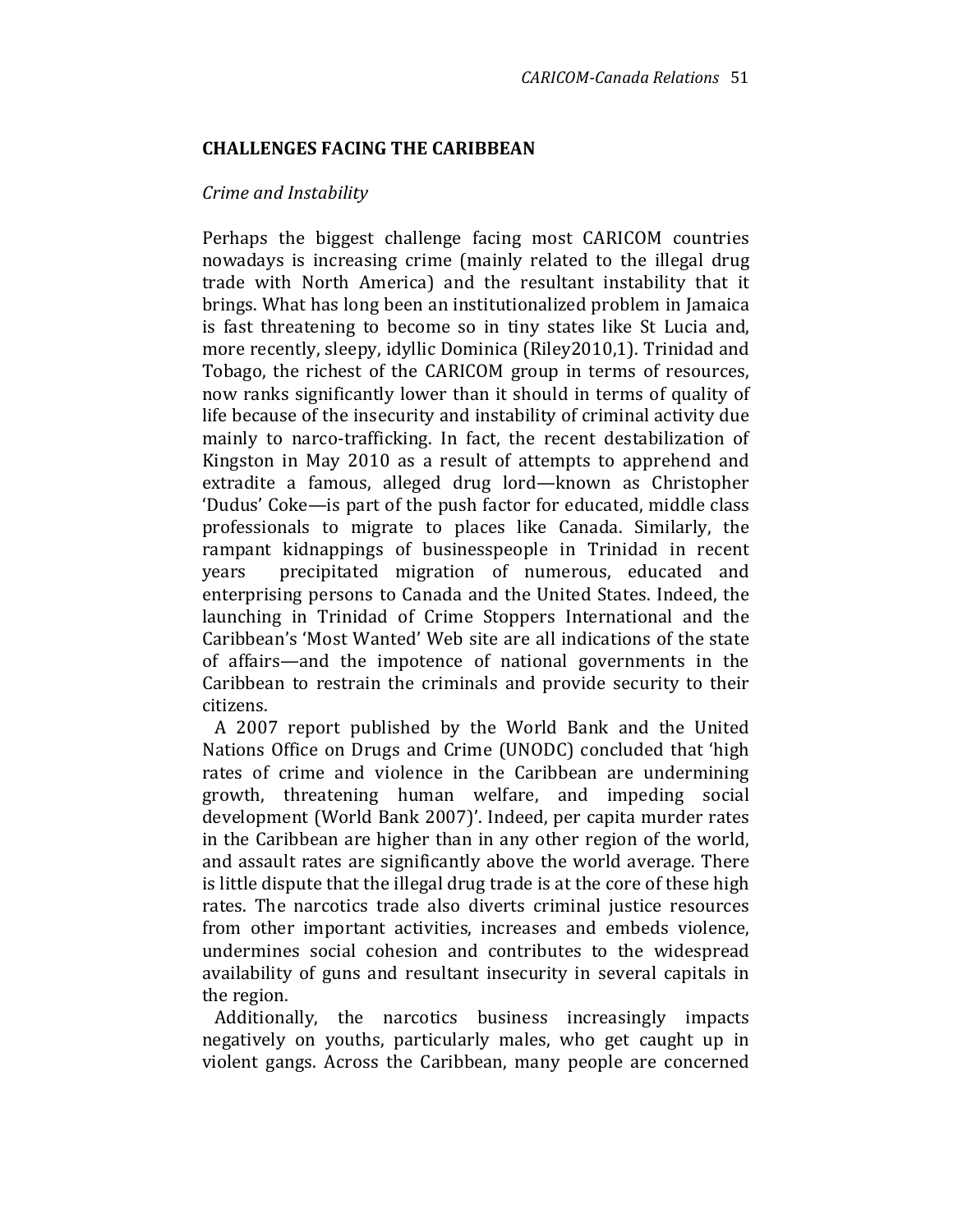that there is currently a serious decline in role models to detract from the temptation of crime, suggesting that mechanisms and programs need to be developed to divert youth away from drugrelated crime. Societies in CARICOM are very vulnerable because the region is a major transit point for narcotics from South America to the United States, Canada and Europe.

 In terms of bilateral relations with Canada, the deportation or repatriation of criminals to the Caribbean is a very controversial and difficult issue. In some instances, very seasoned and sophisticated criminals—with no contacts or legitimate prospects in their country of origin—wreak havoc on local communities and simply overwhelm law-enforcement authorities. Canadian officials argue that removing dangerous criminals from the country is integral to protecting Canadians and making communities safer; and the removal of inadmissible individuals is necessary to preserve the integrity of the immigration system for those who go to Canada lawfully. But the impact of deporting hard-core criminals to the Caribbean can be devastating on small communities.

 Between 2001 and 2004, Jamaica received 2,700 deportees a year from the U.S., Britain and Canada – an almost overwhelming number, especially given that Jamaica's prison population in 2003 was only 4,744 (Contanta 2007,1). Furthermore, as The Economist Intelligence Unit pointed out:

The rising level of violence in the Caribbean is aggravated by a steady inflow of criminal deportees, many of whom have adopted criminal behaviour in major cities such as London and New York. An estimated 30,000 deportees were sent to Jamaica, Trinidad and Tobago and Guyana between 1990 and 2005. Of the 30,000, around 17,000 had been convicted for drug-trafficking, 600 for murder and 1,800 for illegal gun possession (Brown 2008).

The rich countries like Canada, the U.S. and the U.K., which deport criminals to their country of birth, do not provide their criminal history to local authorities and often they do not notify them in sufficient time. Some Caribbean governments have asked the sending countries for funds to help deportees re-integrate in a land where they have little or no connections. The U.S. and U.K. have provided some funding, but Canada has apparently been less than forthcoming (Stabroek News, 2009).7 In principle, it is unfair that Canada and the U.S. are happy to receive the brightest and best from the Caribbean, but then send back the criminals (who learnt their 'skills' in the North) to struggling CARICOM governments to deal with.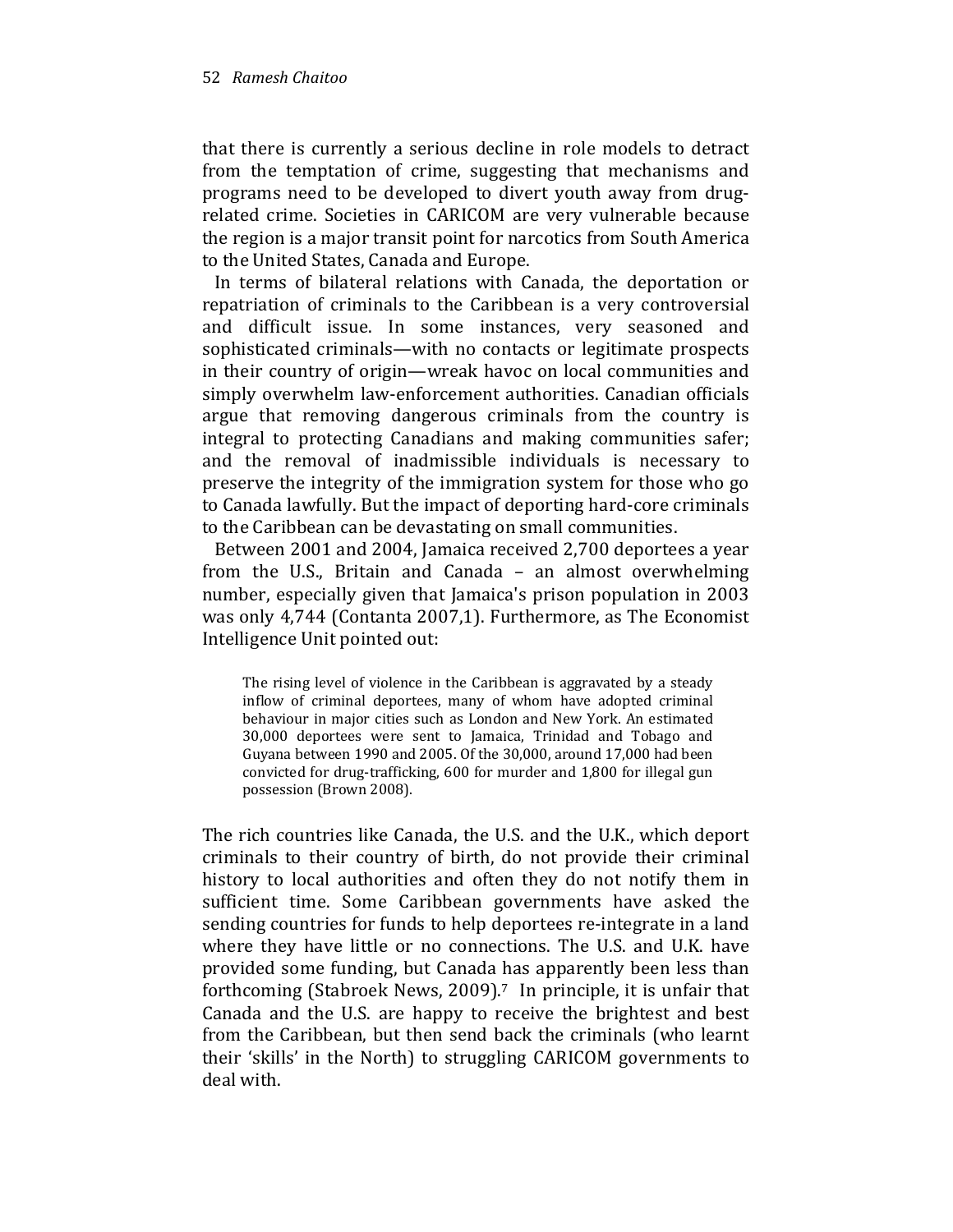The UN/World Bank Report that analysed the economic costs of crime in the English-speaking Caribbean found that crime drives away both foreign and domestic investment and consequently slows growth. Because of the need to employ additional security measures to deal with rising crime, it increases the costs of doing business, and thereby diverts much-needed investment away from business expansion and productivity improvement. It also leads to business losses through theft, looting, arson, fraud and extortion. Other intangible losses include the immeasurable cost of employee morale, productivity and safety. The report suggests that if Caribbean countries were able to reduce crime levels to those similar to Costa Rica, their rates of economic growth would increase substantially. In the specific cases of Jamaica and Haiti, the report estimates that GDP growth would be boosted by 5.4 per cent annually.

 A related issue is illegal immigrants from the Caribbean who overstay their welcome in Canada—but are not really hardened criminals. Hardship and lack of economic opportunity in CARICOM states is often the reason for their actions. Guyana, Jamaica and Trinidad and Tobago account for the greatest number of offenders in this regard. In March 2009, the Canadian High Commissioner to Guyana, Charles Court, said the waiting list of Guyanese to be deported was about 700 to 800, similar to the number pending deportation to Mexico, Iran and other countries that have much larger populations (Caribbeannetnews 2009). It is, therefore, clearly in the interest of Canada to see economies in the region grow and prosper and thus increase employment opportunities.

### NEGOTIATIONS TOWARD A NEW TRADE AGREEMENT

In light of the economic and social issues discussed above, what bilateral mechanisms are needed to improve overall Canadian cooperation with the CARICOM group? For the most part, the only major forum is the current free trade negotiations—but that can only address a limited set of issues (Chaitoo and Weston 2008). There is need for a broader framework to address crime and other socio-economic issues. But one should consider the economic issues at least.

### The framework for economic relations

Trade and economic relations between Canada and the Caribbean have a long history, dating back to the early 18th century when the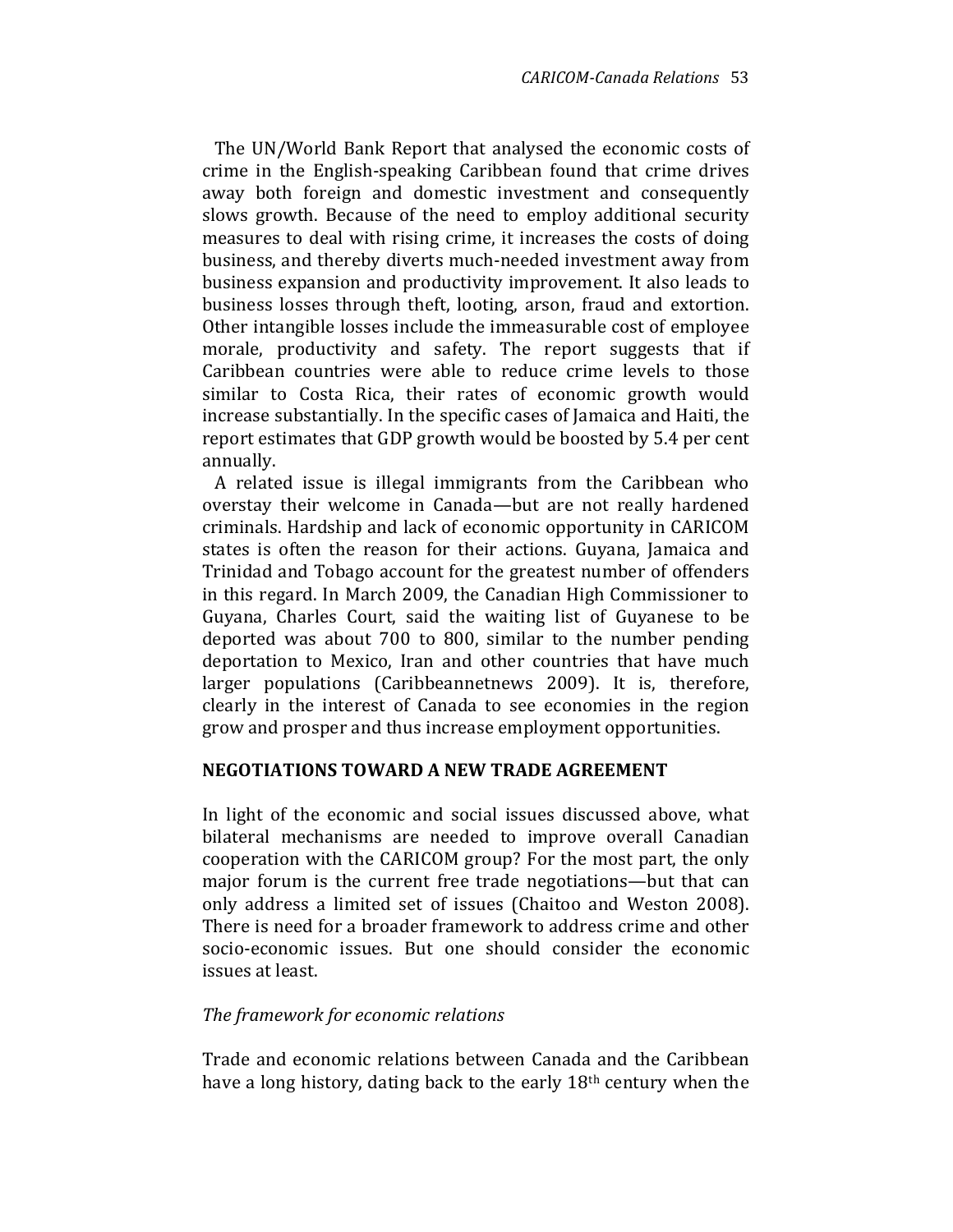British Northern Atlantic colonies exchanged fish, lumber and other staples for West Indian rum, molasses and spices. Currently, trade and economic relations are covered under a number of instruments—namely, the 1979 CARICOM-Canada Trade and Economic Co-operation Agreement and its Protocols, including the 1998 Protocol on Rum; and CARIBCAN which grants unilateral duty free access to eligible goods from beneficiary countries in the English-speaking Caribbean up to December 2011. There are also foreign investment protection agreements (bilateral investment treaties) with individual member states, namely Barbados and Trinidad and Tobago. In 2002, the Canadian government announced duty-free access for imports from the world's 48 least developed countries. But Haiti is the only country in the hemisphere to qualify for this category. All products imported from Haiti to Canada, then, are both duty-free and quota-free, with the exception of supply-managed agricultural products.

 Canada also has memorandums of understanding (MOUs) with Jamaica, Trinidad and Tobago, Barbados and the OECS countries under which farm workers are allowed to work in Canada on a seasonal basis each year. This special facility is protected by a most favoured nation (MFN) exemption under the General Agreement on Trade in Services (GATS) in the World Trade Organization (WTO). Also, in recent years, hospitality workers from Barbados and a few other CARICOM states have been recruited on a temporary basis to work in the hotel sector in Canada and as household assistants.

# Canada-CARICOM Trade Picture

In 2008, Canada celebrated the 100<sup>th</sup> anniversary of its trade commissioner service in the Caribbean (in Barbados). However, the bilateral merchandise trade relationship is not particularly dynamic at the moment. Two-way merchandise trade between Canada and CARICOM has averaged just US\$717 million over the last ten years (Government of Canada 2011). CARICOM exports to Canada have averaged only US\$ 393 million and merchandise imports from Canada averaged US\$324 million over this same period. Granted, positive growth trends were registered in both import and export flows, and overall trade surpluses were in CARICOM's favour.8 But given the historical links, Caribbean diaspora in Canada and CARIBCAN, the trade and investment activity between the two regions is not particularly impressive. And there is certainly room for significant growth.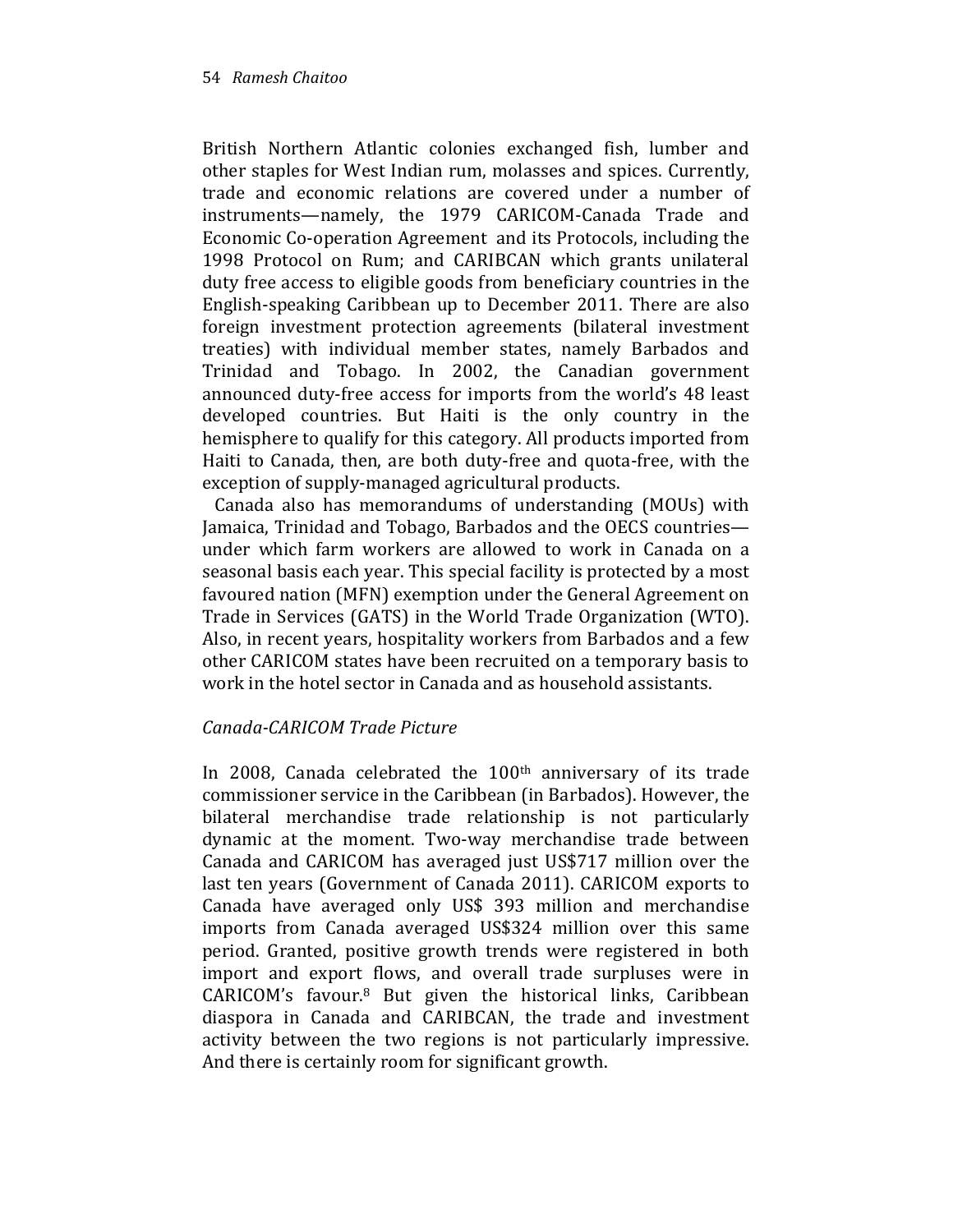The negotiation of a new comprehensive trade agreement between CARICOM and Canada is expected to result in a new treaty to govern the trade relations between both countries in the long run. And it is hoped that this will result in the conversion of the non-reciprocal CARIBCAN arrangement into a reciprocal trade agreement. The CARIBCAN Agreement, which deals with only trade in goods, will terminate in December 2011 unless Canada obtains another waiver from the WTO. In spite of preferences for many years, CARICOM has not diversified its goods export portfolio to Canada partly due to limited economies of scale and capacity constraints as well as restrictive rules of origin. It is anticipated, however, that CARICOM will benefit from a new trade and development agreement with Canada by improving market access for its goods and services and development support to address capacity constraints, among other things. But this is certainly not automatic. Since the new agreement will also cover investment, it could boost Canadian investment in CARICOM from the current low levels relative to the rest of the world. On the other hand, CARICOM will face a drop in trade revenue from the reduction of tariffs on goods which they currently import. The consequent adjustments are yet to be identified and the overall event will depend on dynamic gains in other areas of the bilateral economic relationship. But this partly explains the lukewarm response to the agreement by officials in various CARICOM countries.

## Trade in Goods

CARICOM exports to Canada accounted for only 4 per cent of total regional exports over the period 2004-2006. These exports comprised a narrow range of primary goods and basic manufactures such as alumina, petroleum, ferrous products, gold, rum, roots and tubers, beer, bakery products, liqueurs, sauces and condiments, nutmeg, and frozen fish. Jamaica, Trinidad and Tobago, Suriname and Guyana dominated the basket of CARICOM merchandise exports to Canada. Collectively, these four countries accounted for 92 per cent of exports over the period 2004-2006 (Caribbean Policy Development Centre 2008, 18). For Trinidad and Tobago, the biggest economy in CARICOM, trade with Canada is quite limited. Nevertheless, over the period 2004-2006, Trinidad and Tobago accounted for 22 per cent of CARICOM exports and 34 per cent of imports from Canada on average; but this was a very tiny percentage of Trinidad and Tobago's total goods trade. The majority of its exports actually consisted of petroleum products,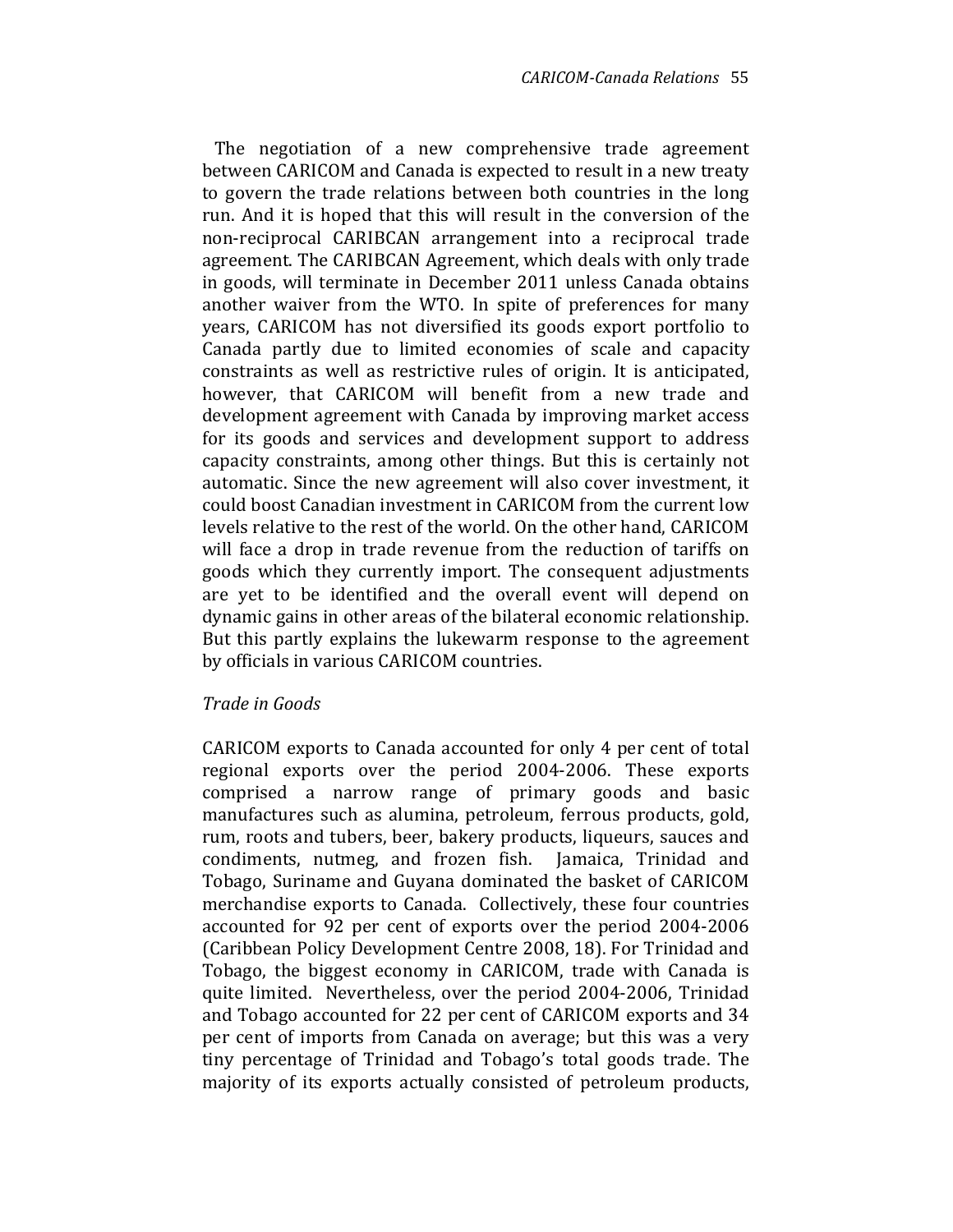iron/steel products and methanol; and this is mainly intra-firm trade from satellite Canadian plants in the region to parent or principal firms in Canada.

 Over 2004-2006, the top ten Canadian export products to CARICOM were a mix of manufactures, foodstuffs, and processed materials (newsprint, meslin/wheat, medicaments, telephone equipment, salt fish, copper wire, electrical equipment, potatoes). The top five products accounted for 21 per cent of total exports.

# Negotiations on rules of origin

In the bilateral negotiations on trade in goods, the current rules of origin under CARIBCAN—which require that a minimum of 60 per cent of the inputs in manufactured products must originate in CARICOM—will have to be changed. This is to reflect the fact that most CARICOM economies are resource-deficient and that competitive manufacturing requires that inputs be sourced from the most cost-efficient sources. If more flexible rules of origin are not introduced, CARICOM manufacturers will never be able to take advantage of any market access granted by Canada.

# Issues Regarding Market Access for Rum

Although it is the oldest manufactured import from the Caribbean, rum still faces complicated market access requirements in Canada. Apart from the highly controlled and inefficient system of provincial liquor board monopolies on the sale of alcohol, Caribbean rum faces two other obstacles. Under Bill S-38 (2005) rum may only be sold under the name 'Caribbean' if it has been made from sugarcane products of a Commonwealth Caribbean country, or if it has been imported in bulk from such a country and subjected to blending either with other Caribbean rum or with Canadian rum 'in proportions that result in 1 to 1.5% Canadian rum by volume in the final product.' The Caribbean rum industry considers this legislation to be too restrictive and discriminatory since it prevents producers in CARICOM from making use of raw materials acquired from elsewhere (a practice that is becoming more crucial over time as the availability of molasses from the region's sugar industry declines). Furthermore, it does not accord with the treatment given to other spirits such as Bourbon and Cognac in Canada. The blending requirement is also particularly disadvantageous since in addition to it not being imposed on other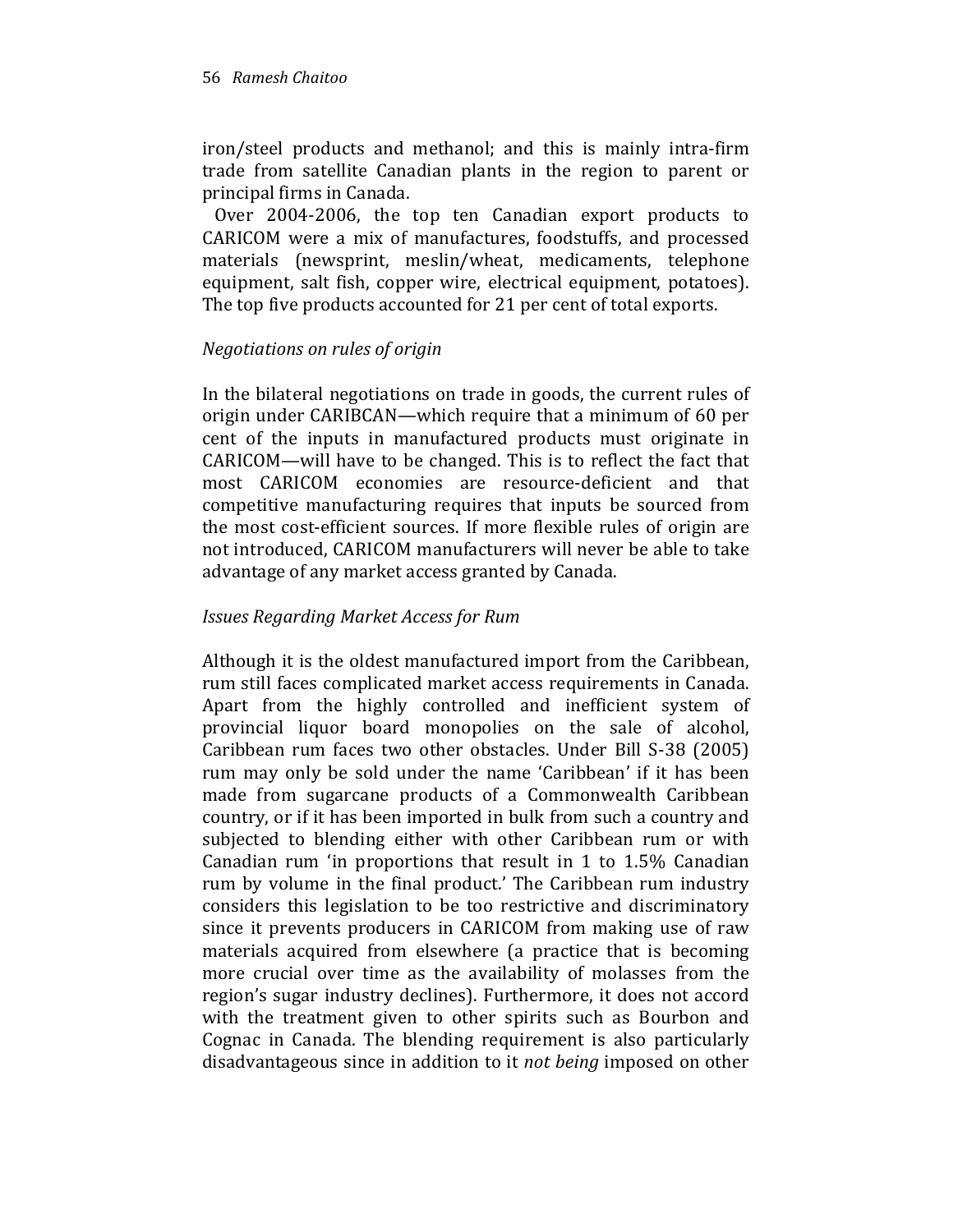spirits, it has been expressly prohibited under Canada's 2002 FTA with Costa Rica.

### Trade in Services

In 2009, Canada imported C\$88.6 billion and exported C\$69.6 billion in services to the rest of the world.<sup>9</sup> Due to its proximity to the United States and the integration of various markets in North America, Canada does not trade much with developing countries. Nevertheless, there are a few developing countries which in recent years have been significantly increasing their services exports to Canada, apart from tourism/travel services. These include Bermuda, China, Hong Kong, India, Singapore. Canada's bilateral services trade with CARICOM is miniscule (2%) in comparison with the rest of the world. Of this percentage, Barbados accounts for the vast majority of services trade (\$2.4 billion out of \$3.3 billion in 2007) thanks to the bilateral tax treaty with Canada, which facilitates significant financial services activity. Trinidad and Tobago's services trade (imports and exports) with Canada is very small and amounted to only C\$221 million in 2007. Nonetheless, Canada's services import propensity has been increasing substantially in recent years and this could provide new and increased opportunities if a meaningful bilateral trade agreement can be concluded with CARICOM.

Tourism is clearly the Caribbean's strong point and most famous industry. But even in this area, Canadian tourist arrivals in CARICOM states has been lethargic compared to other Caribbean destinations. In 2008, a total of only 565,275 Canadians visited all CARICOM states (except Haiti) compared to 818,246 in Cuba alone, and 635,933 in the Dominican Republic (Barbados Tourism Organization 2008, 5). This was only a 47 per cent increase from 2000 for CARICOM, compared to 167 per cent for Cuba and 160 per cent increase for the Dominican Republic. Furthermore, fewer and fewer Canadians are staying in hotels on land in the CARICOM region. The vast majority prefer to visit on day trips through the many cruise lines that traverse the region. So their local economic impact in the Caribbean is almost negligible.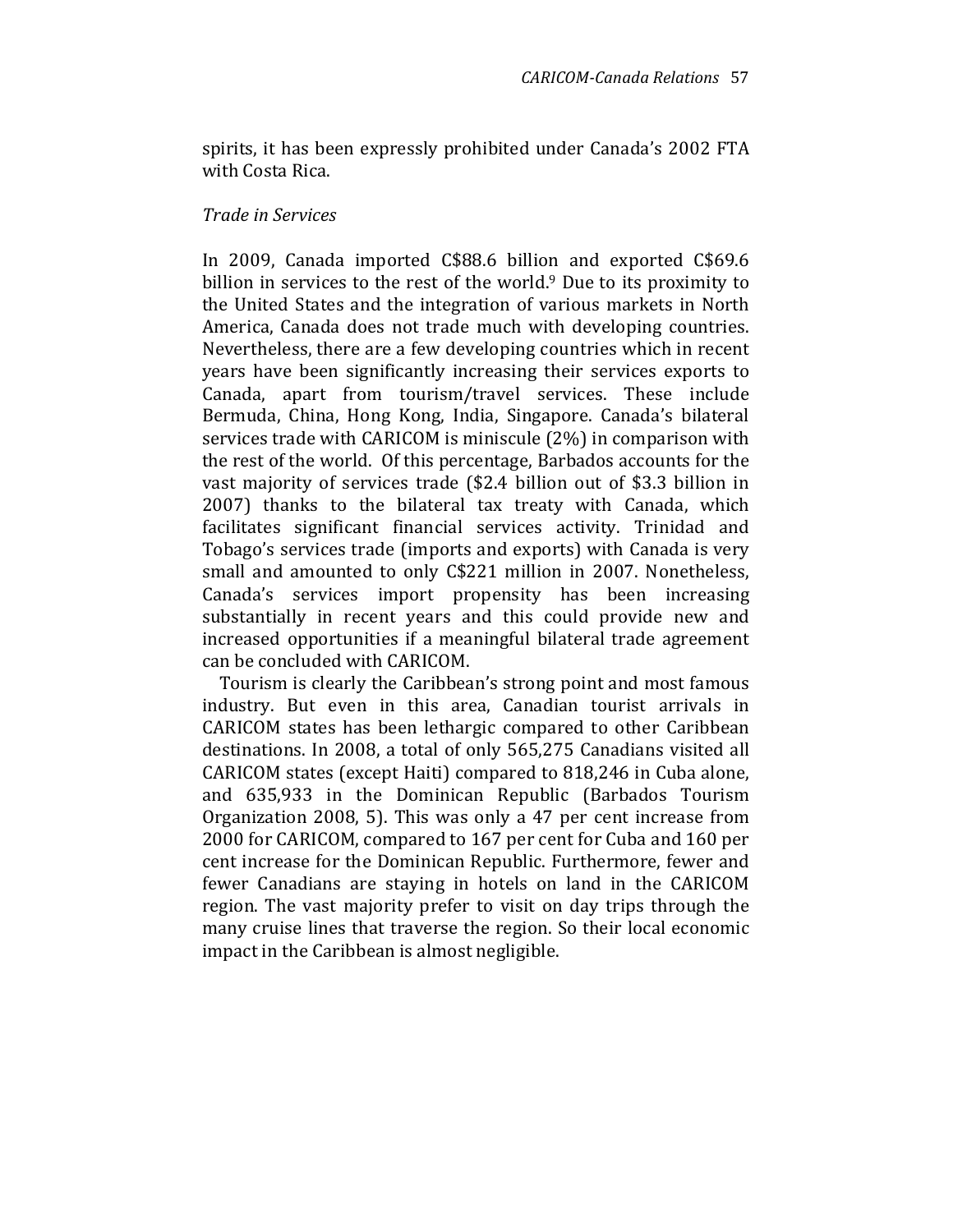|                                              | 2000   | 2001   | 2002   | 2003   | 2004   | 2005   | 2006   | 2007   |
|----------------------------------------------|--------|--------|--------|--------|--------|--------|--------|--------|
| <b>Total Services</b><br>Receipts (Exports)  | 919    | 937    | 1540   | 1832   | 1477   | 1140   | 1433   | 1551   |
| Travel                                       | 81     | 86     | 106    | 86     | 102    | 106    | 118    | 128    |
| Commercial services                          | 771    | 762    | 1344   | 1671   | 1259   | 913    | 1178   | 1290   |
| Transportation and<br>government<br>services | 68     | 89     | 90     | 75     | 116    | 121    | 137    | 133    |
| <b>Total Services</b><br>Payments (Imports)  | 1530   | 1670   | 1892   | 2188   | 2260   | 1641   | 1641   | 1718   |
| Travel                                       | 197    | 225    | 195    | 230    | 316    | 270    | 258    | 240    |
| Commercial services                          | 1221   | 1333   | 1588   | 1839   | 1809   | 1179   | 1192   | 1245   |
| Transportation &<br>government<br>services   | 112    | 112    | 109    | 119    | 135    | 192    | 191    | 232    |
| Services Trade<br>Balance                    | $-611$ | $-733$ | $-352$ | $-356$ | $-783$ | $-501$ | $-208$ | $-167$ |
| <b>Total bilateral</b><br>services trade     | 2449   | 2607   | 3432   | 4020   | 3737   | 2781   | 3074   | 3269   |

# Table 5: Canada's Trade in Services with CARICOM States (C\$ millions)

Source: Statistics Canada

## Market access negotiations on services

While Canada significantly liberalized its services market in the North American Free Trade Agreement (NAFTA), it has not done much on the services front with developing countries. The Canada-Costa Rica FTA mainly dealt with goods, and negotiations with Central America have not yet been concluded. In the Canada-Peru FTA, Canada did not grant significant market access at the subfederal level to Peru. In fact, the provincial barriers were largely grandfathered. Canada actually included a most favoured nation (MFN) reservation for all current or future agreements for all sectors (Annex 11), as well as a sweeping reservation for MFN, national treatment, boards of management, local presence and performance requirements that covers 'all existing non-conforming measures of all provinces and territories.' (Annex 1). This may have been tolerable for Peru, which apparently has limited services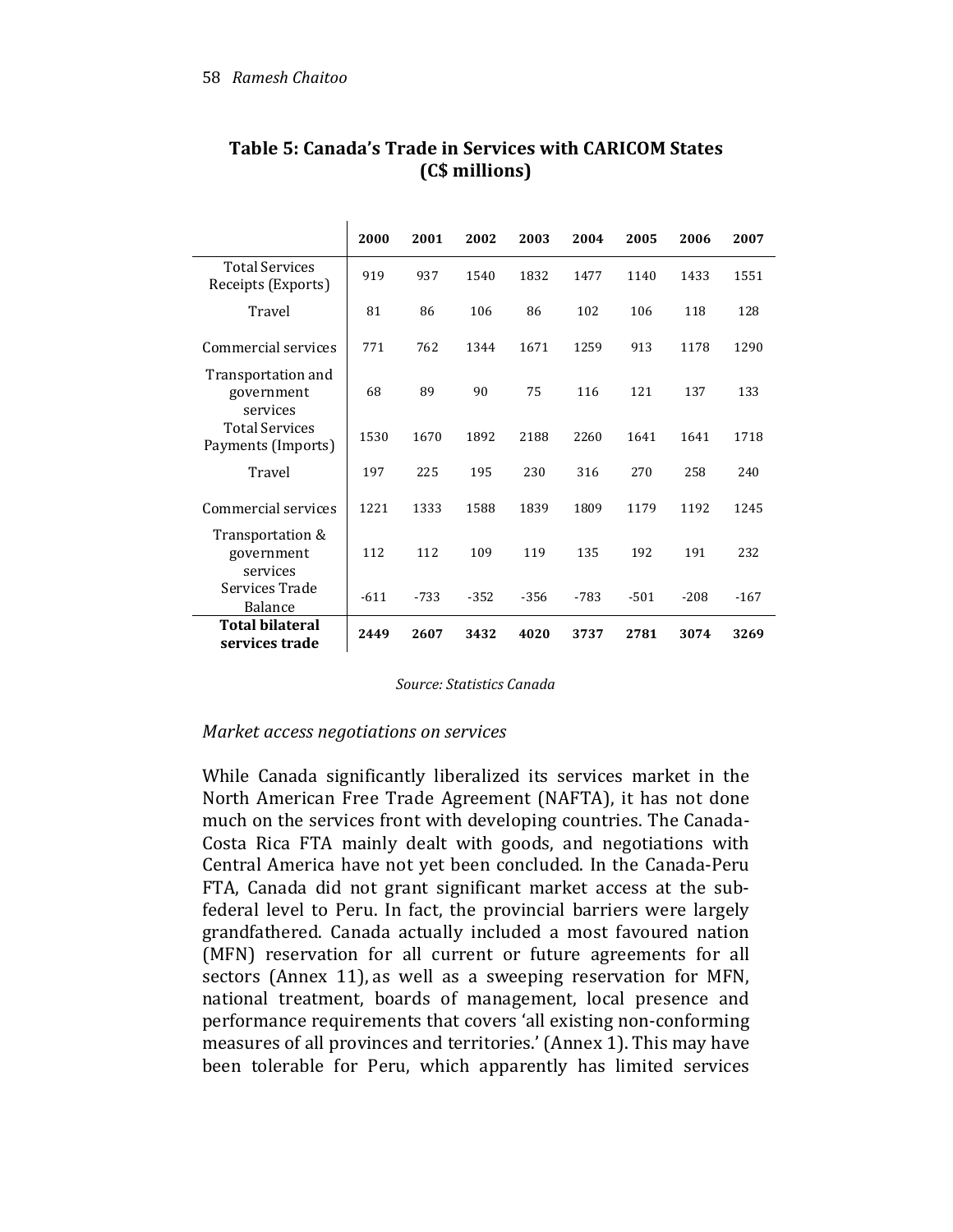interests, but will not be acceptable in a Canada-CARICOM trade agreement—since it will not lead to effective market access for Caribbean services suppliers.

 The Canadian federal-provincial structure also involves a complicated situation regarding professional services. In Canada, all professions are regulated at the provincial level, as provinces have jurisdiction over all matters related to labour. In many cases, provinces have delegated the responsibility for regulation to nongovernmental professional bodies, often referred to as associations or colleges, by enacting laws that create professional regulatory bodies and confer on them the powers necessary to govern the professions (Government of Canada 2007). This provincial delegation of power has resulted in most professions in Canada enjoying a self-regulated status. Therefore, to practice as a member of a regulated profession or use a professional designation, all applicants, whether Canadian trained or international, must meet the requirements of the relevant provincial regulatory body (which often requires obtaining a license to practice and Canadian experience). This has effectively resulted in multiple systems of registration and varying standards of qualifications across the country for the same profession. In order to gain effective market access in Canada in a bilateral agreement, it will be critical for CARICOM members to understand and navigate these barriers in the negotiations.

 It should also be noted that it is extremely difficult for foreign professionals to practice or work temporarily in Canada. For instance, if an engineer is trained in Canada and has experience there, it is a relatively straightforward process to meet the licensing requirements. But if one's credentials are foreign, it is extremely difficult to do so. In fact, a survey of over 1,000 immigrants with engineering backgrounds drawn from 73 countries revealed that 'less than 5 per cent of immigrants with engineering backgrounds actually became licensed and even fewer are able to practice as Professional Engineers in Canada.'10 This epitomizes the problems posed by qualification requirements at all levels, much more so for traders or service suppliers from the Caribbean. On the other hand, in most CARICOM states it is pretty easy for Canadian and other foreign professionals to meet the requirements for working in the domestic market. In fact, some countries do not even have mandatory registration or licensing for some professions.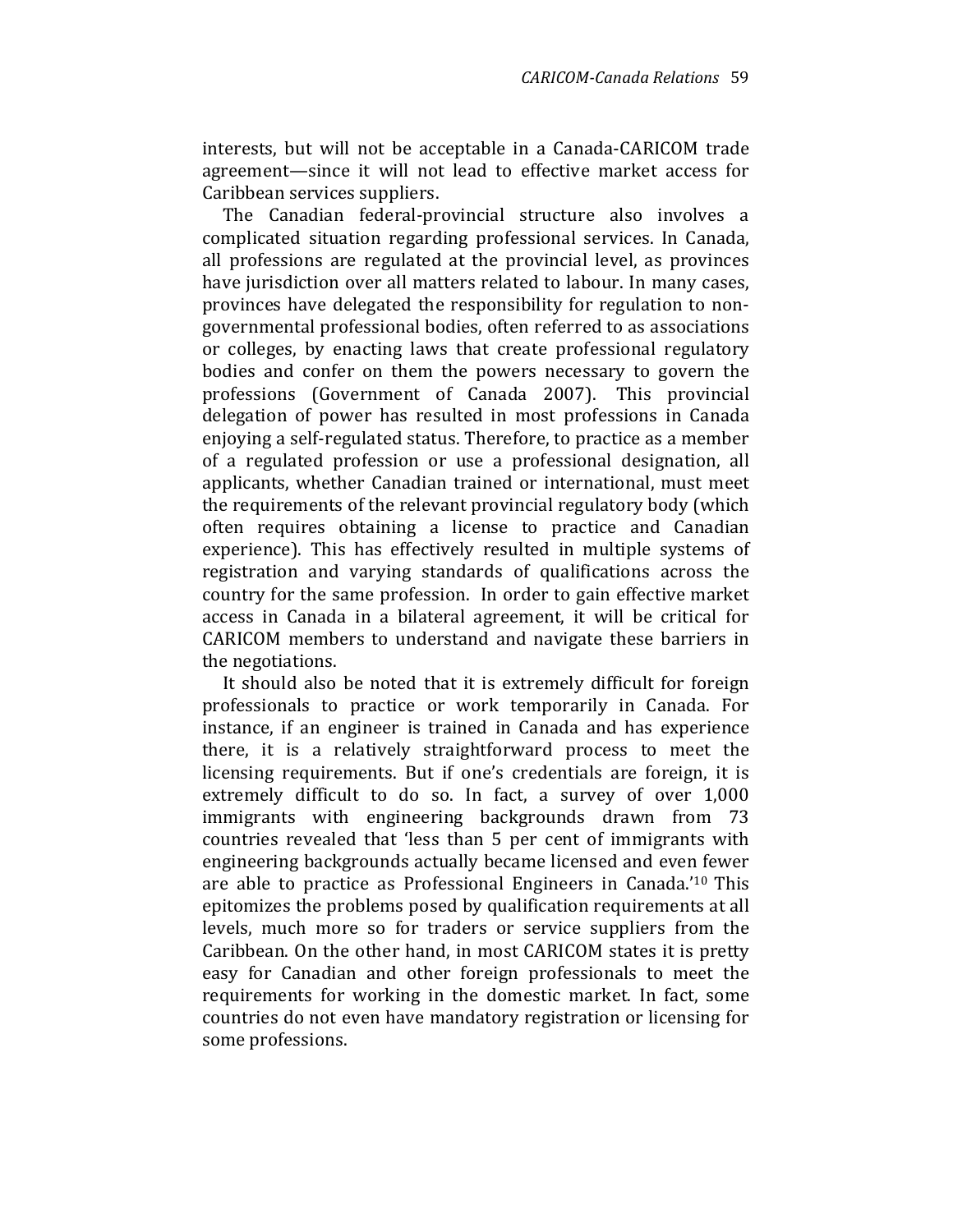Table 6 reveals the limited number of foreign professionals that worked temporarily in Canada in 2005-2008 out of the total numbers of temporary foreign workers. It does not augur well for the prospects of Caribbean professionals being able to supply services in any of the traditional regulated professions such as architecture, engineering or accounting.

| <b>National Occupational</b><br>Classification                               | 2005   | 2006   | 2007   | 2008   |
|------------------------------------------------------------------------------|--------|--------|--------|--------|
| 1111 - Financial Auditors and<br>Accountants                                 | 824    | 1008   | 812    | 718    |
| 1122 - Professional Occupations in<br><b>Business Services to Management</b> | 4422   | 5097   | 5501   | 6201   |
| 1212 - Supervisors, Finance and<br>Insurance Clerks                          | 24     | 24     | 31     | 61     |
| 1231 - Bookkeepers                                                           | 7      | 23     | 35     | 46     |
| 2131 – Civil Engineers                                                       | 526    | 587    | 547    | 670    |
| 2151 - Architects                                                            | 177    | 236    | 209    | 248    |
| <b>Total Temporary Foreign</b><br><b>Workers (all categories)</b>            | 122694 | 139047 | 164792 | 192281 |

## Table 6: Selected Temporary Professional Foreign Workers in Canada

#### Source: Compiled from HRSDC and Citizenship & Immigration Canada, Facts and Figures 2009.

Table 7 (below) shows the total amount of temporary workers from CARICOM states that entered Canada over the 1999-2008 period. While the relative numbers seem small, most were workers under the Seasonal Agricultural Workers Program. This program is long-standing and well used by less-skilled workers. But there may be prospects for other areas such as hospitality, nursing and the construction sector. These sorts of labour arrangements will not be bound under trade agreements because they have MFN implications for Canada but there is no reason to assume that they cannot be pursued under bilateral labour programs. This is an issue that CARICOM should explore bilaterally with Canadian authorities. There are many areas of skills that are in short supply at any point in time in Canada. Human Resources and Skills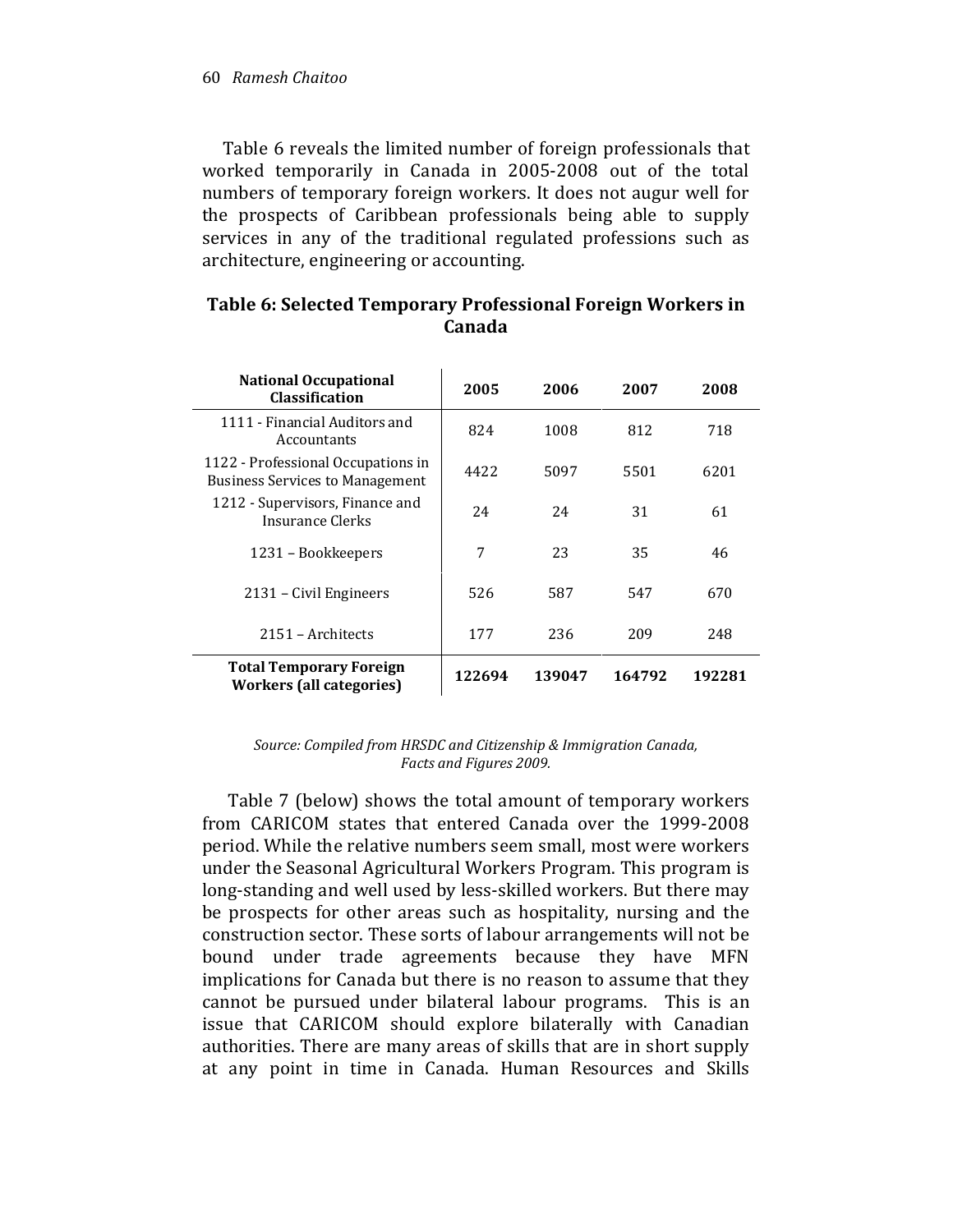Development Canada (HRSDC) conducts labour market surveys on a regular basis and publishes their findings. It may be advisable for CARICOM to seek to negotiate bilateral programs in some of the areas of shortages, particularly hospitality and nursing.

In order for CARICOM companies, to take advantage of services opportunities in the Canadian market, they will require more than improved market access in a trade agreement. Local firms will have to form alliances with Canadian counterparts and try to fit into global value chains in which Canada is involved. They will also have to look for complementarities between Caribbean firms and Canadian businesses in terms of outsourcing. But a comprehensive trade agreement can create a stimulus for greater investment and trade since non-reciprocal arrangements such as CARIBCAN are not a long-term incentive.

|      | Jamaica | Trinidad<br>and<br>Tobago | <b>Barbados</b> | <b>Total</b><br><b>CARICOM</b> | <b>Total</b><br>Workers |
|------|---------|---------------------------|-----------------|--------------------------------|-------------------------|
|      |         |                           |                 |                                |                         |
| 1999 | 5608    | 1714                      | 629             | 8747                           | 107139                  |
| 2000 | 5508    | 1873                      | 669             | 8939                           | 116565                  |
| 2001 | 5959    | 1875                      | 702             | 9420                           | 119714                  |
| 2002 | 5637    | 1733                      | 645             | 8720                           | 110915                  |
| 2003 | 5981    | 1684                      | 548             | 8871                           | 103239                  |
| 2004 | 6008    | 1719                      | 582             | 9045                           | 112553                  |
| 2005 | 6223    | 1664                      | 535             | 9303                           | 122723                  |
| 2006 | 6531    | 1580                      | 497             | 9412                           | 139103                  |
| 2007 | 6745    | 1407                      | 473             | 9547                           | 164905                  |
| 2008 | 7320    | 1356                      | 389             | 10035                          | 192519                  |

Table 7: Caribbean Temporary Workers in Canada by Source

Source: www.cic.gc.ca/english/resources/statistics/facts2008/temporary/03.asp

Considering the size of the Canadian services market, there should be opportunities in commercial services in Canada, particularly information and communication services, animation, energy, entertainment, business services, among others. But given the small size of Caribbean firms, it would be necessary to first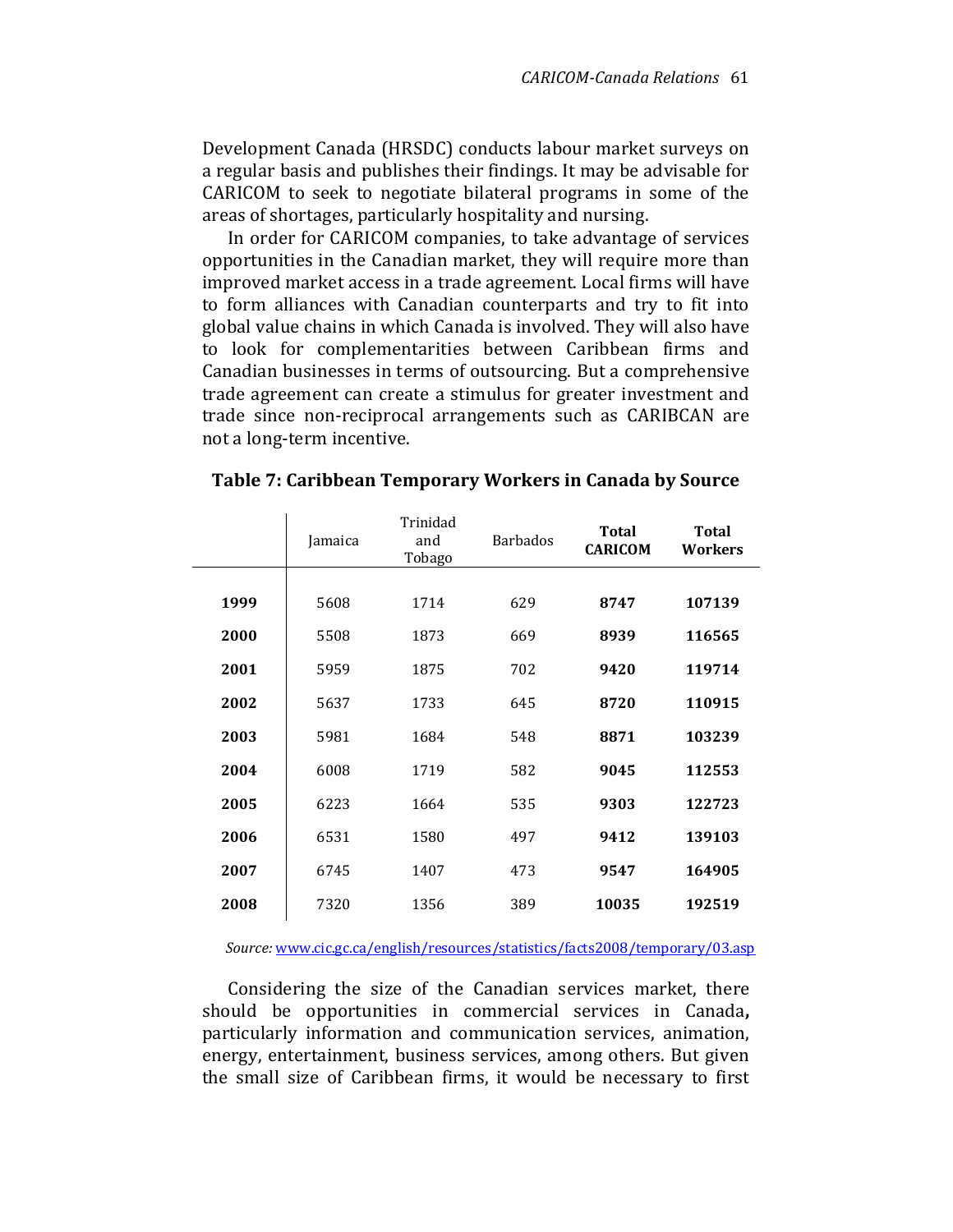identify opportunities for joint-venturing with Canada firms to supply their domestic market and third country markets as well. There may be immediate possibilities in some Modes of supply (in particular, Mode 1, or cross-border delivery of services), but it will require that an assessment be done of the sectors and modes in which CARICOM firms are competitive. In principle, CARICOM service suppliers are more competitive through the presence of natural persons (Mode 4). Given the significant concessions granted to the Caribbean by the European Union (in 29 sectors for contractual service suppliers and 11 sectors for independent professionals), Canada will have to match the EU or do better. Indeed, CARICOM would like to see market access in Mode 4 not limited to university graduates but include less highly skilled persons. They would also expect that the Seasonal Agricultural Workers Program be extended to all CARICOM states; and it is not unreasonable to expect that the region be given special access in tourism/hospitality and other sectors such as oil and gas drilling and well-servicing.

At the same time, it is critical to identify the sensitive sectors for special treatment or shielding from Canadian competition. CARICOM firms will also require provision of information on export opportunities to Canada as well as information on import possibilities into CARICOM—particularly to address competitiveness issues in some domestic service sectors (especially in infrastructural services that are inputs to other services and manufacturing). In other words, for a new trade agreement to promote growth and employment in CARICOM, it will need to have very significant and substantial trade facilitation and promotion measures.

# **CONCLUSION**

In much of the literature on Canada's foreign policy in the Americas, the focus is usually on government-to-government relations and the role of officials. However, in the case of the Caribbean, it is clear that interactions purely at the political/official level have not done enough to develop and enhance a key and historic relationship.<sup>11</sup> First, what is needed to energize or reinvigorate Canada-Caribbean relations may be less focus on officialdom and more on promotion of greater interaction between ordinary citizens and companies from Canada and CARICOM states. It is evident that policy-makers on both sides should seek to engage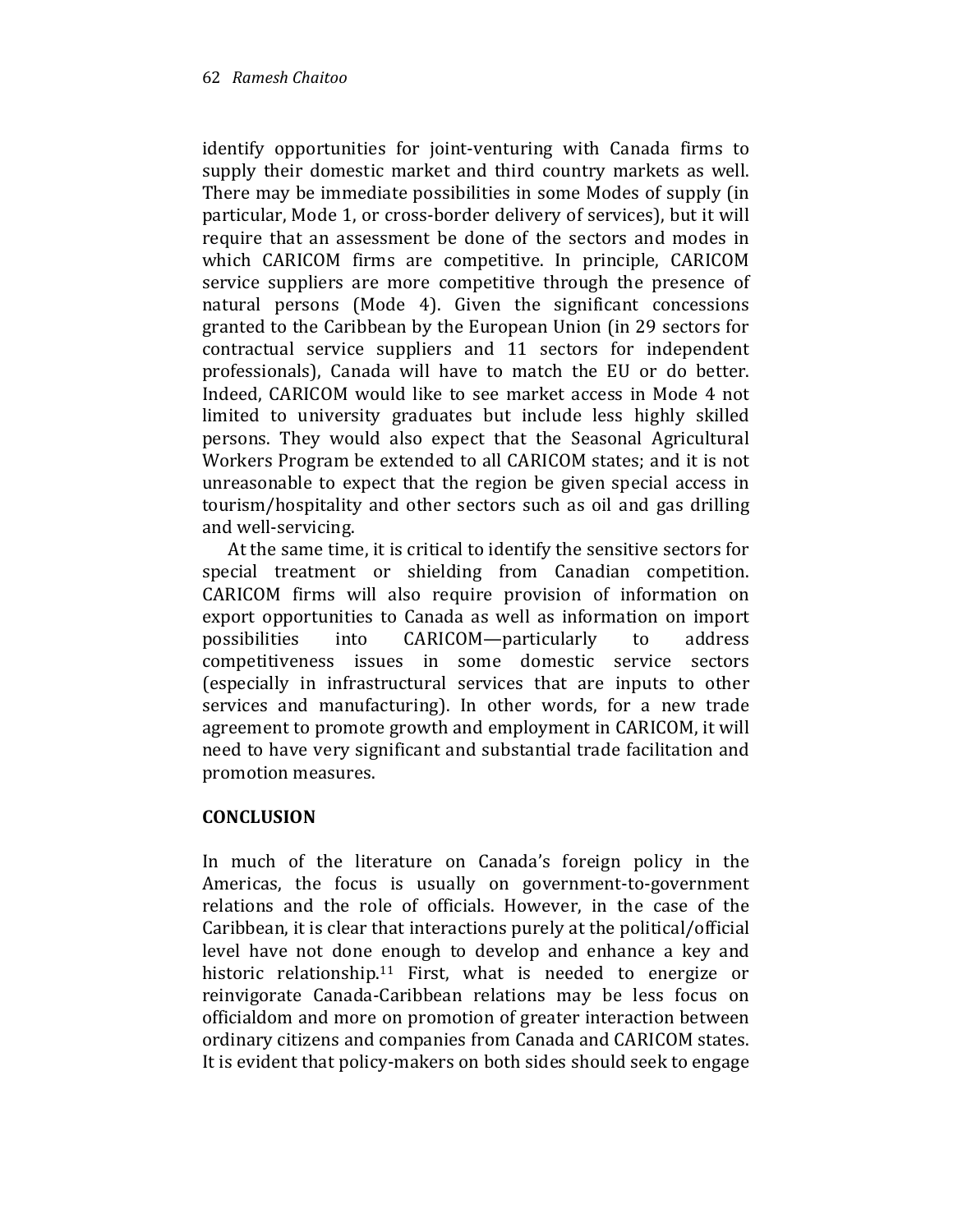and implement new ideas from the wider public in order to refresh and revitalize the bilateral relationship.

Second, Canada should consider the private sector as key to development of the region and thus should introduce programs for them. Third, Canada's approach to the region should not only focus on the problems in the Caribbean, but it should seek to identify and promote the complementarities. In this regard, it is advisable for CIDA and Foreign Affairs officials to consider broadening their consultations with the public and NGOs and supporting more NGO activities in CARICOM.

Fourth, the drug trade and resultant crime and insecurity in the region are a clear and present danger that must be addressed with greater emphasis and resources. While this is best done through collaboration with the United States, Caribbean governments and others, it is important for Canada to provide more substantial and meaningful input in this area to address these needs in the region. Both Canada and the U.S. should also address the contradiction between wanting to help the Caribbean on the subject of crime and, at the same time, inadvertently contributing to crime through the injection of deportees who have perhaps become a channel for the 'internationalization' of criminal activity.

Finally, although aid and technical cooperation is supposed to be demand-driven, to be effective in the medium term, Canadian cooperation should focus more on youth in the Caribbean. Most governments in CARICOM have failed miserably in this area, and there is a major disconnect with large segments of their populations.

With regard to the current trade negotiations in particular, if Canada really wants to assist CARICOM economies, it must recognize the idiosyncracies of the region and seek to cater to them. It would be worthwhile, for example, to be innovative and not work from the generic template of other trade bilaterals with Chile, Colombia, Costa Rica and Peru. If not, the greater beneficiary of the agreement will be Canada rather than Caribbean—and this will do little to encourage serious CARICOM engagement.

More to the point, the negotiations should include a forwardlooking and creative instrument on cultural cooperation that would harness the talents in the Caribbean and Canada to stimulate the development of cultural industries in CARICOM. In addition to granting permanent duty free and quota free market access for CARICOM goods in Canada, and solving the problem of market access for rum and rules of origin, CARICOM should be granted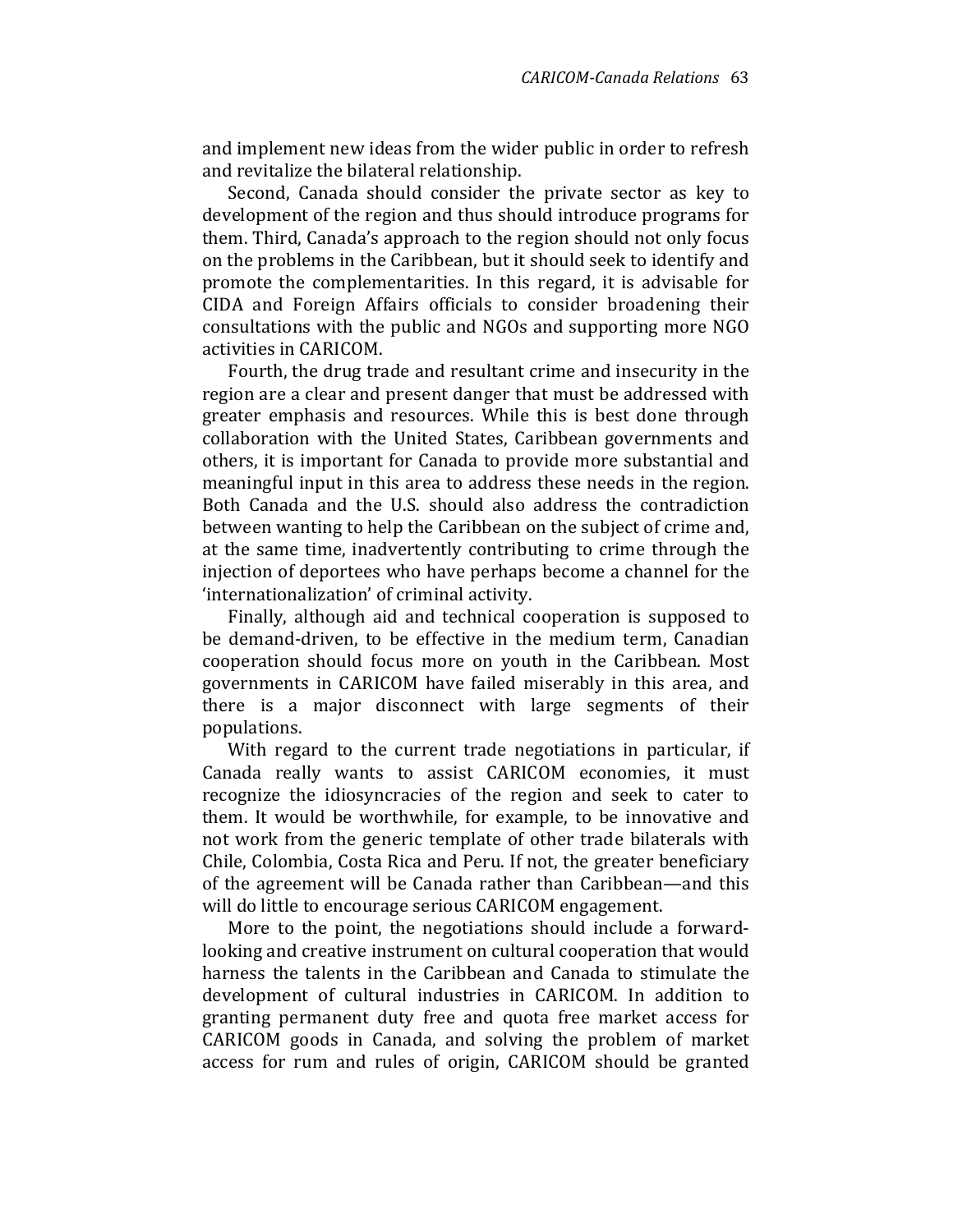significant and meaningful market access for services so that Canadian firms can collaborate with firms and suppliers in the Caribbean to provide services to clients in Canada and other countries. Lastly, rules on investment in any new trade agreement will not be enough to attract significant new Canadian investment in CARICOM.

If the Canada-CARICOM trade negotiations are to be successful, it will be important to introduce a double taxation instrument to complement a new comprehensive agreement dealing with trade and investment.12 In addition, Canadian investors in the CARICOM region should be extended the same tax credit facilities granted to them for investing in Canada. And funding should be provided to create a venture capital fund that can be used to finance investment in CARICOM economies and promote joint-ventures between Canadian and Caribbean firms.

On their part, CARICOM officials and governments in the region have to think afresh about their relations with Canada on all fronts. First they must dispense with the fixation on development assistance (aid) from Canada and focus on how to connect elements of Caribbean economic activity with the much larger, competitive and innovative Canadian economy. They need to find ways of fitting Caribbean firms into new global value chains in which Canada is engaged such as animation or information and communication technology, among others. (Also, new Canadian investment could help the Caribbean shift from basic tourism to medical tourism given the massive projected increase in demand by North Americans for medical services of all kinds). And Caribbean leaders must think seriously with their service suppliers and manufacturers about what they can sell to a rich population of 35 million Canadians, and plan to make that happen. The private sector in CARICOM needs to stop being coy about the Canadian market; if there are real impediments there, these should be removed in a new comprehensive CARICOM-Canada bilateral trade and investment agreement.

Finally, the relatively large pool of talented and highly skilled Caribbean people in Canada should be actively embraced to help promote goods and services from the region in Canada. And they should be encouraged to invest in the region (in the broadest sense of the word) by providing innovative incentives for them rather than frustrating them when they try to pursue initiatives in their home countries.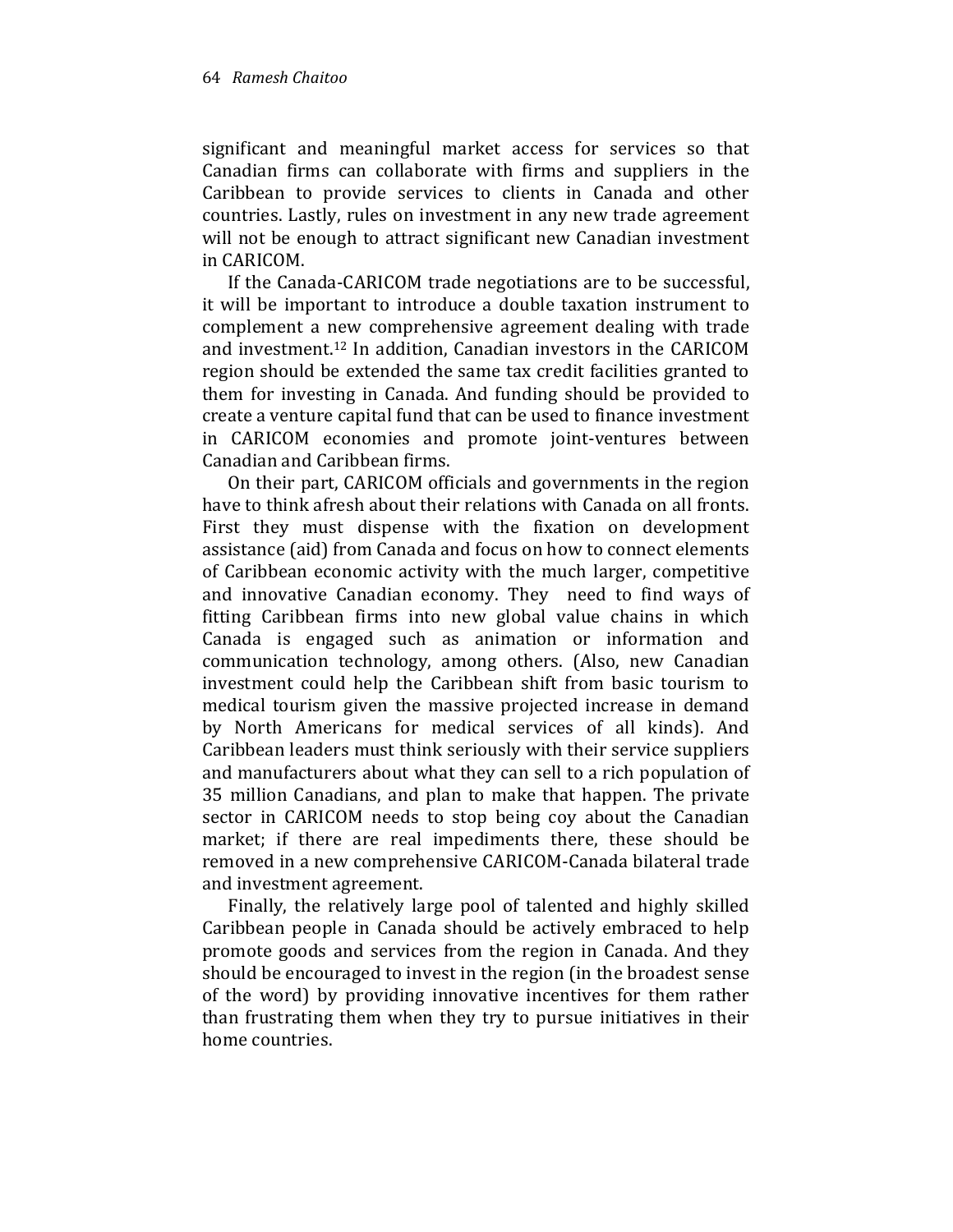With the last major Canada-CARICOM initiative stretching back to the early 1990s, it is long past time for the two sides to fashion something significant and appropriate for the  $21<sup>st</sup>$  century. Whether it is a ground-breaking bilateral trade agreement or something more comprehensive, it remains to be seen. But if no innovative initiatives occur in the short to medium term, the timeless cliché about a 'special relationship' will be meaningless.

#### NOTES

- 1. By April 2011 there had been only two negotiating sessions; the third session commenced in April but was postponed and by the end of July it still had to be re-convened to be completed.
- 2. On July 18-19, 2007, a group of Caribbean and Canadian representatives met for the first Canada-Caribbean Ideas Forum in Bridgetown, Barbados. The event's purpose was to promote discussions on future public policy choices and directions in the region. The meeting brought together about 40 eminent Caribbean individuals from a diverse range of backgrounds, including: police, academia, judicial, finance and business sectors, along with a smaller number of Canadian officials and private sector organizations. The discussions were primarily focused on the three interconnected themes of governance, prosperity and security. These initiatives were conceived, organized and funded by the Canadian government.
- 3. CIDA disbursements to CARICOM totaled \$38.4 million for 2009-2010. Government of Canada, Caribbean Region: CIDA Report (Gatineau: Canadian International Development Agency, 2011).
- 4. Note, for example, that in 2008-09 Canadian aid to Pakistan was only \$32.14 million and Vietnam received \$37.48 million.
- 5. Michael Lee Chin, a successful businessman and immigrant from Jamaica, donated C\$30 million to the Royal Ontario Museum in 2006.
- 6. Note that Nova Scotia Inc. alone led 10 trade missions to the Caribbean in the two years up to November 2010.
- 7. In a 2009 interview with a Guyanese newspaper, departing Canadian High Commissioner, Charles Court, noted that for the years 1996 to 2007, the U.S. returned some 1,500 criminal deportees (or roughly 150 per year), while Canada returned a similar number (148) in 2008. Staff, 'Interview with Canada's High Commissioner to Guyana,' Stabroeknews.com, July 12, 2009.
- 8. However, this trade surplus was registered by Jamaica and Guyana, primarily through export of alumina and gold respectively.
- 9. Statistics Canada. Table 376-0035 & 0036 International transactions in services, by category.
- 10. Quoted from a report by the Toronto-based Council for Access to the Profession of Engineering, Engineering in Canada.
- 11. Then-Minister of Foreign Affairs for the Americas, Peter Kent, furthered government-to-government relations by visiting two CARICOM countries (St. Lucia and Barbados) in mid-September 2010. Once again, he reemphasized Canada's major aims in the region by observing: 'By strengthening relationships and working with countries such as Barbados and Saint Lucia, Canada continues to advance prosperity, security and democratic governance throughout the hemisphere.' Government of Canada, 'Minister of State Kent to Engage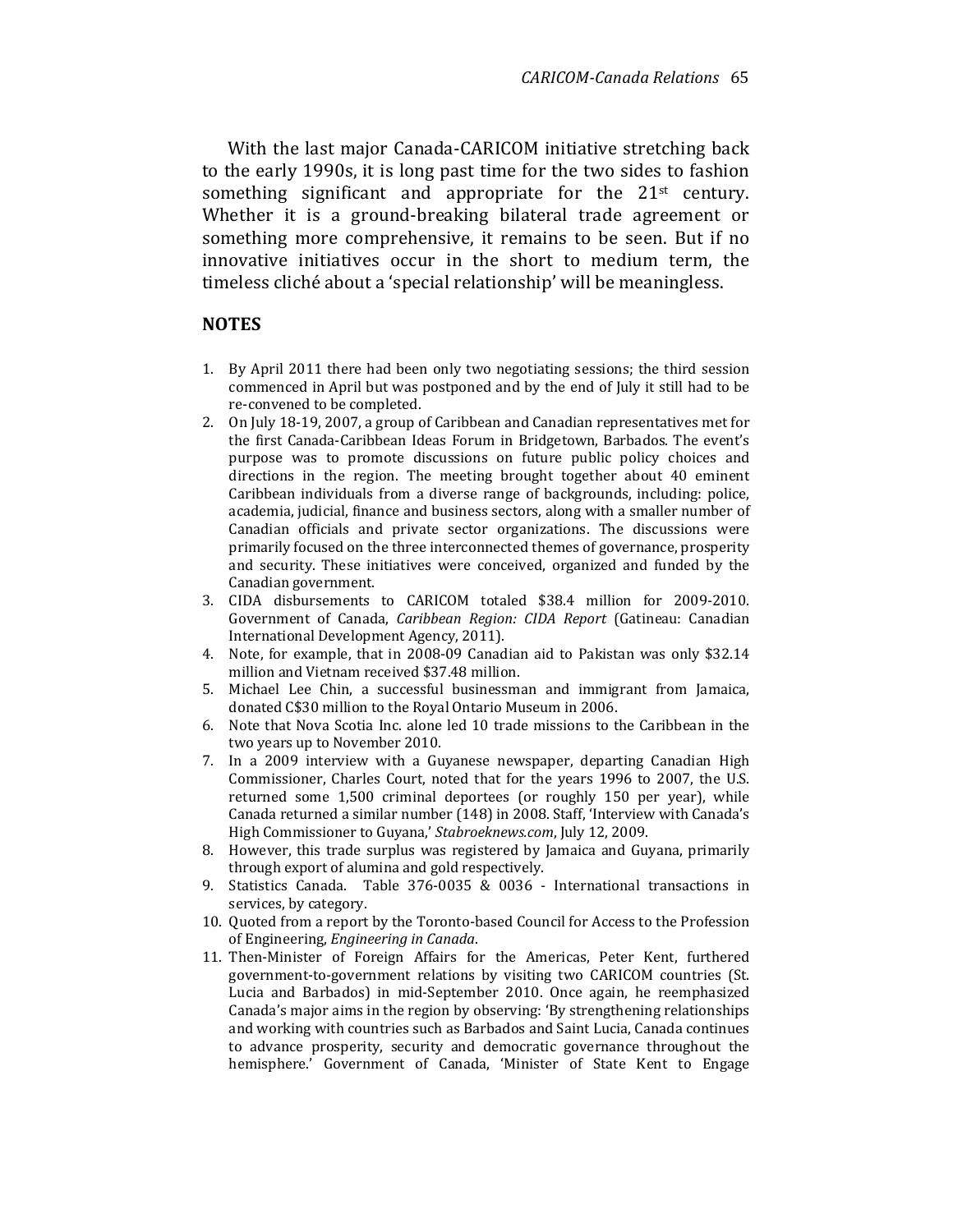#### 66 Ramesh Chaitoo

Caribbean Partners,' News Release (Ottawa: Department of Foreign Affairs and International Trade, September 15, 2010).

12. At the moment Barbados (1980), Guyana (1987), Jamaica (1981) and Trinidad and Tobago (1996) have bilateral tax treaties or double taxation agreements with Canada. Since 2010 some OECS governments signed tax information exchange agreements with Canada but this is really to deal with tax evasion and address OECD concerns about tax havens.

#### NOTES ON CONTRIBUTOR

Ramesh Chaitoo is a doctoral candidate at the University of Ghent in Belgium. He was previously the head of the Services Trade Unit at the Caribbean Regional Negotiating Machinery in Barbados. Contact: rnmsts@yahoo.ca

#### **REFERENCES**

Basdeo, Sahadeo. 'CARIBCAN: A Continuum in Canada-Commonwealth Caribbean Economic Relations.' Canadian Foreign Policy, 1:2 (1993): 55-79.

Basdeo, Sahadeo. 'Canada and CARICOM: A Relationship that Endures.' The Sunday Guardian, March 12, 2006.

Briley, John. 'What to Know About Crime and Safety'. Washington Post, March 1, 2010.

Brown, Bronwen. 'Economic Impact of Crime in Jamaica and Trinidad and Tobago'. In Country Forecast Latin America: Regional Overview. London: Economist Intelliegence Unit, March 2008.

Canadian Legal Information Institute. Spirit Drinks Trade Act, S.C. 2005, 4.

Caribbean Policy Development Centre. The Future of CARICOM Trade Relations with the United States and Canada. Barbados: CPDC 2008.

Carmichael, Trevor A. Passport to the Heart: Reflection on Canada Caribbean Relations. Kingston: Ian Randlers, 2001.

Chambers, Mary Anne. Paper presented at the Canada-Caribbean Ideas Forum II: Emerging Issues in Development Policy and Practice, University of the West Indies, Kingston, Jamaica, June 23-24, 2008.

Chaitoo, Ramesh and Ann Weston. 'Canada and the Caribbean Community: Prospects for an Enhanced Trade Arrangement'. Canadian Foreign Policy Journal, 14:3 (2008): 47-64.

Contenta, Sandro. Jamaica Wants Canada to Help Look After 'Cons' Sent Back'. Toronto Star, November 23, 2007.

Docquier, Frédéric and Abdeslam Marfouk. 'International Migration by Educational Attainment (1990-2000)'. Release 1.1. Washington, DC: World Bank, 2005.